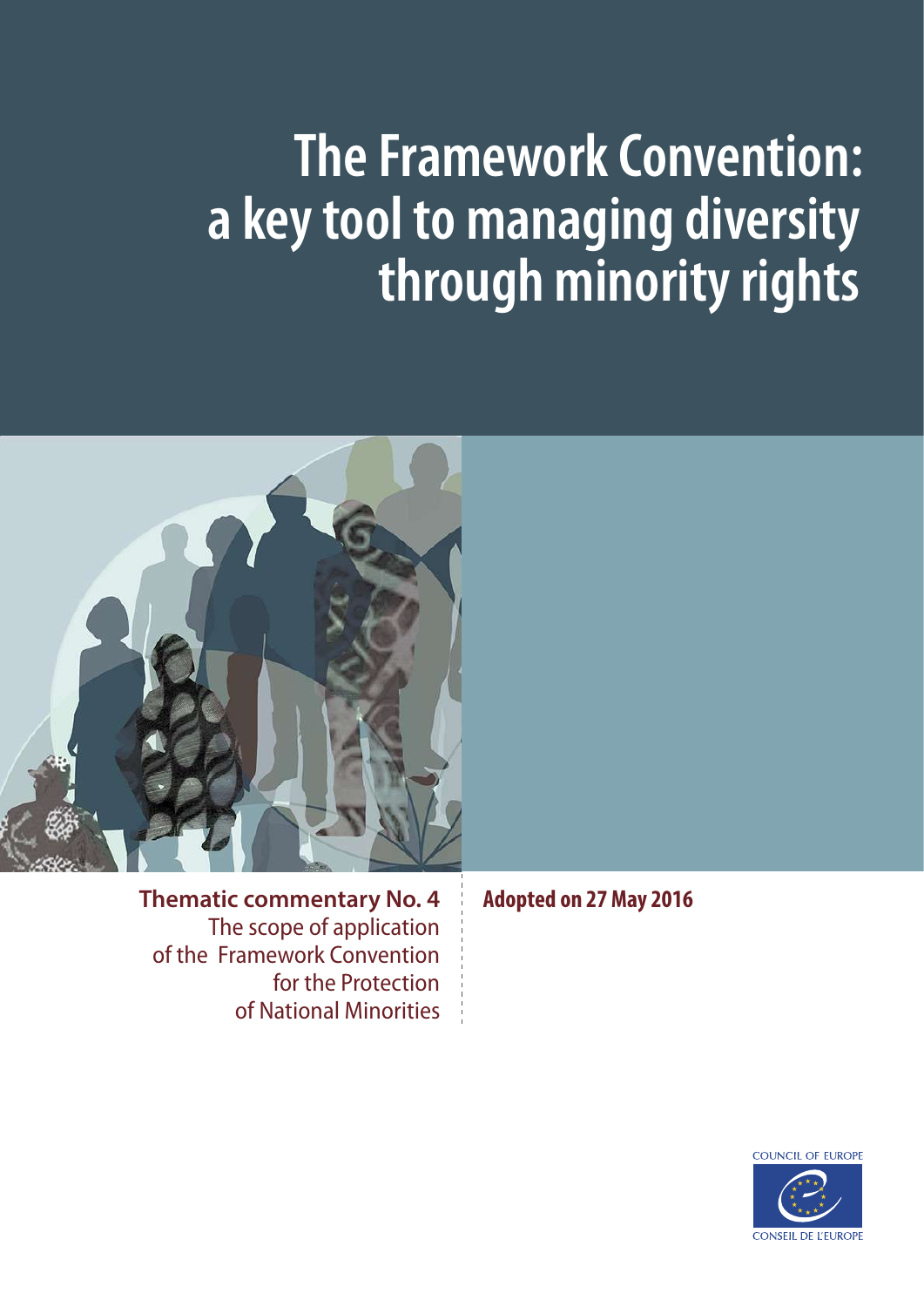# **The Framework Convention: a key tool to managing diversity through minority rights**

Thematic commentary No. 4

The scope of application of the Framework Convention for the Protection of National Minorities

Council of Europe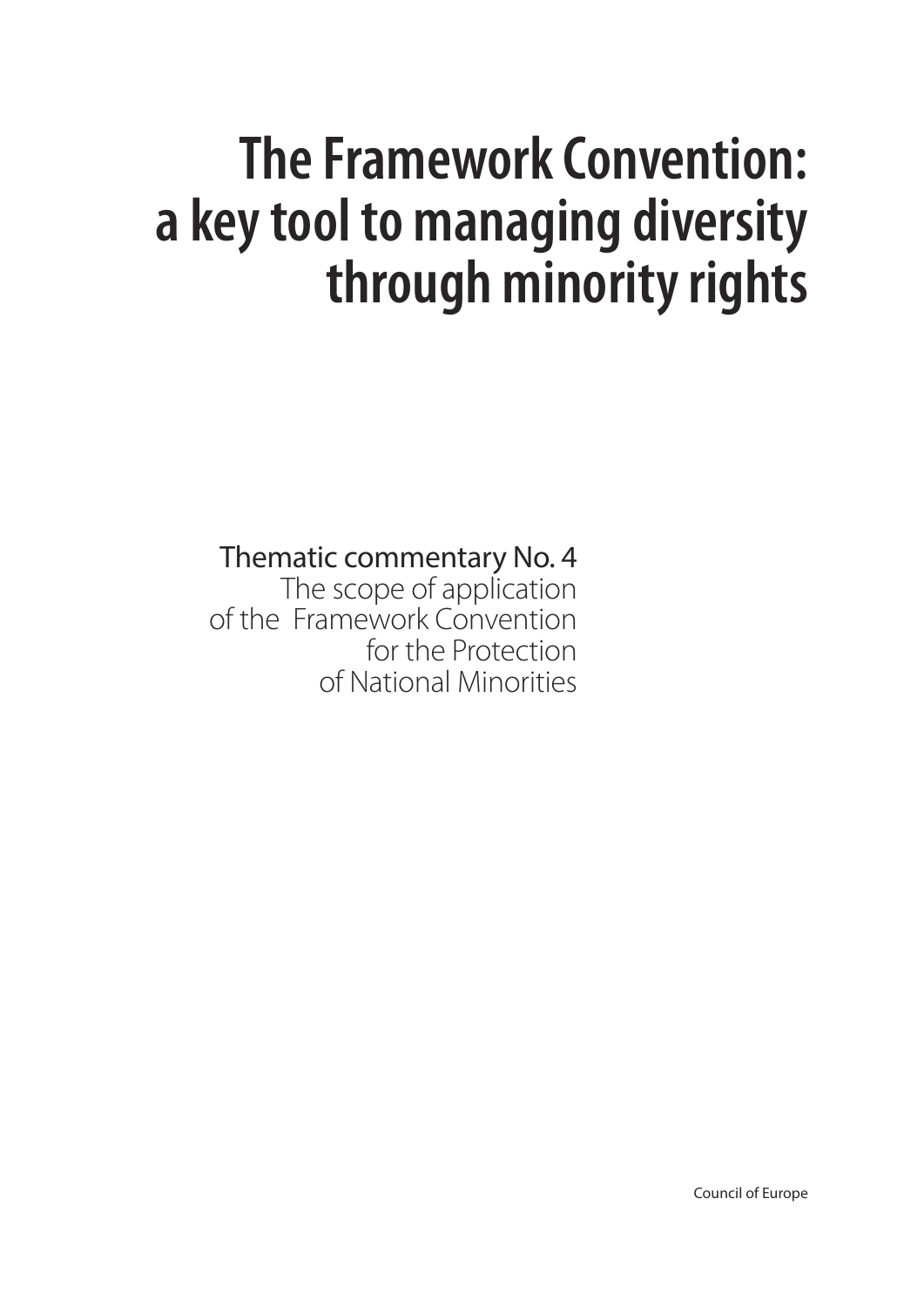#### **French edition:**

*Convention-cadre : un outil essentiel pour gérer la diversité au moyen des droits des minorités*

*The opinions expressed in this work are the responsibility of the authors and do not necessarily reflect the official policy of the Council of Europe.* 

All requests concerning the reproduction or translation of all or part of the document should be addressed to the Directorate of Communication (F-67075 Strasbourg Cedex or publishing@coe.int). All other correspondence concerning this publication should be addressed to the secretariat of the Council of Europe Framework Convention for the Protection of National Minorities

> minorities.fcnm@coe.int www.coe.int/minorities.

Cover photo: Council of Europe

Cover and layout: Documents and Publications Production Department (SPDP), Council of Europe

> © Council of Europe, September 2016 Printed at the Council of Europe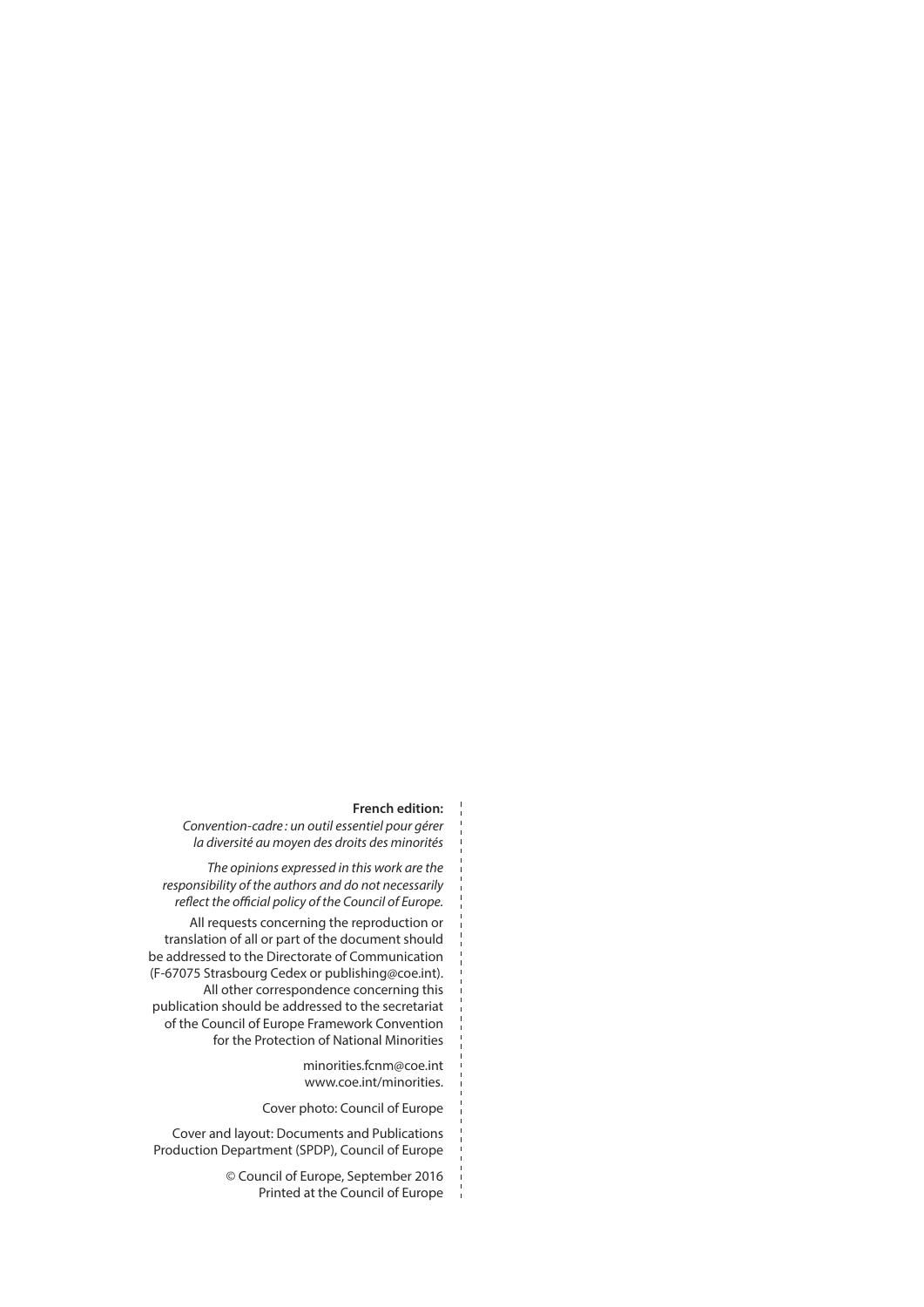### **Contents**

| <b>EXECUTIVE SUMMARY</b>                                                                                        | 5  |
|-----------------------------------------------------------------------------------------------------------------|----|
| <b>PART I - INTRODUCTION</b>                                                                                    | 6  |
| <b>PART II - THE RIGHT TO FREE SELF-IDENTIFICATION</b>                                                          | 8  |
| 1. General considerations                                                                                       | 8  |
| 2. Free self-identification in the context of census and other general data collection processes                | 9  |
| <b>PART III - APPROACHES TAKEN BY STATES PARTIES TO THE SCOPE OF APPLICATION</b><br>OF THE FRAMEWORK CONVENTION | 11 |
| 1. Declarations and reservations at the time of ratification                                                    | 11 |
| 2. Criteria applied by states parties                                                                           | 12 |
| <b>PART IV - CONTEXT-SPECIFIC ARTICLE-BY-ARTICLE APPROACH DEVELOPED</b>                                         |    |
| <b>BY THE ADVISORY COMMITTEE</b>                                                                                | 16 |
| 1. Fundamental principles                                                                                       | 16 |
| 2. Practice                                                                                                     | 17 |
| <b>PART V - FRAMEWORK CONVENTION RIGHTS APPLYING TO ALL PERSONS</b>                                             | 19 |
| 1. Protection against discrimination - Article 6                                                                | 19 |
| 2. Education and the media as tools for integration - Articles 6(1) and 12                                      | 20 |
| <b>PART VI - MINORITY RIGHTS WITH A BROAD SCOPE OF APPLICATION</b>                                              | 22 |
| 1. Equality - Article 4                                                                                         | 22 |
| 2. Culture – Article 5                                                                                          | 23 |
| 3. Association and religion - Articles 7 and 8                                                                  | 23 |
| 4. Media – Article 9                                                                                            | 23 |
| 5. Language – Articles 10(1), 10(3), 11(1) and 11(2)                                                            | 24 |
| 6. Education – Articles 12(3), 14(1) and 14(3)                                                                  | 24 |
| 7. Participation - Article 15                                                                                   | 25 |
| <b>PART VII - MINORITY RIGHTS WITH A SPECIFIC SCOPE OF APPLICATION</b>                                          | 27 |
| <b>PART VIII - CONCLUSIONS</b>                                                                                  | 29 |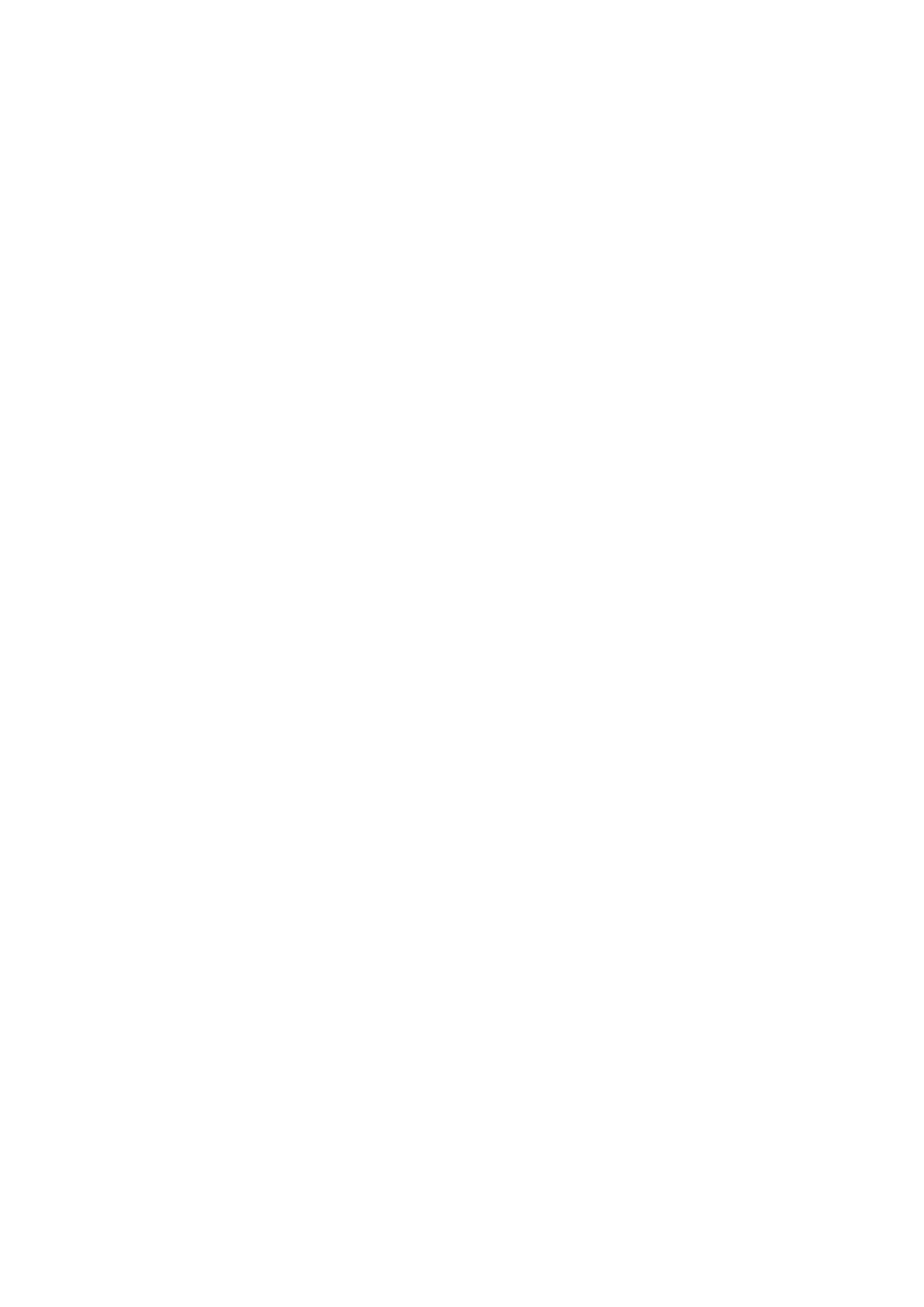### <span id="page-5-0"></span>**Executive summary**

**DEN EXECUTE FRAMEW IN THE FRAMEW CONVERTS IN THE PROPERTY SOCIETS ARE SERVITED FOR THE PROPERTY IS TO CONSOLIDATE THE PROPERTY OF THE PROPERTY OF THE PROPERTY OF THE PROPERTY OF THE PROPERTY OF THE PROPERTY OF THE PROPERT** iversity has been an integral part and a major asset of European societies for centuries. It remains an essential feature of contemporary societies. The purpose of the Commentary is to consolidate the manner in which the Advisory Committee has interpreted, over the years, the scope of application of societal, economic and demographic developments.

The Commentary shows that, since 1995, the Framework Convention has been and continues to be a key tool for states to accommodate increasing pluralism through minority protection in a way that carefully balances broader societal concerns with individual rights. It supports states parties in managing diversity by creating appropriate societal conditions that allow for the expression and acknowledgement of difference, for equal access to rights and resources despite difference and for social interaction and inclusion across difference.

The Framework Convention is based on the principle that the protection of national minorities is essential to stability, democratic security and peace. Its main purpose is to prevent interethnic tensions and to promote dialogue in open and inclusive societies. Accordingly, the Commentary underlines that the Framework Convention addresses society as a whole and not just individuals or specific groups. Rather than asking "who" should be protected, it asks "what" is required to manage diversity most effectively through the protection of minority rights. It is for this reason that the Convention does not contain a definition of the term "person belonging to a national minority".

The Framework Convention was deliberately conceived as a living instrument. Its interpretation must be adjusted regularly to ensure that minority rights can be enjoyed effectively in societies that are affected by constant transformation, including through mobility and migration. The right to free self-identification is central to minority protection, including multiple and situational affiliations. It must not be disregarded through imposed categorisation based on predetermined characteristics. Individuals self-identify and form communities through a variety of evolving shared practices and through the common exercise of rights. Societal changes also have an impact on identity perceptions of individuals and of communities and thereby on the applicability of minority rights.

Among the broad range of rights contained in the Framework Convention, some explicitly apply to all individuals in the territory of the state, while the application of others may be linked to specific conditions. When examining the implementation of the Framework Convention by states parties, the Advisory Committee has therefore consistently encouraged the authorities to be inclusive and context specific and to consider, on an article-by-article basis, which rights should be made available to whom in order to ensure the most effective implementation of the Framework Convention based on facts rather than status.

The Commentary concludes that access to minority rights can only be ensured in a society where dialogue, understanding and cultural diversity are viewed as sources of enrichment rather than of division.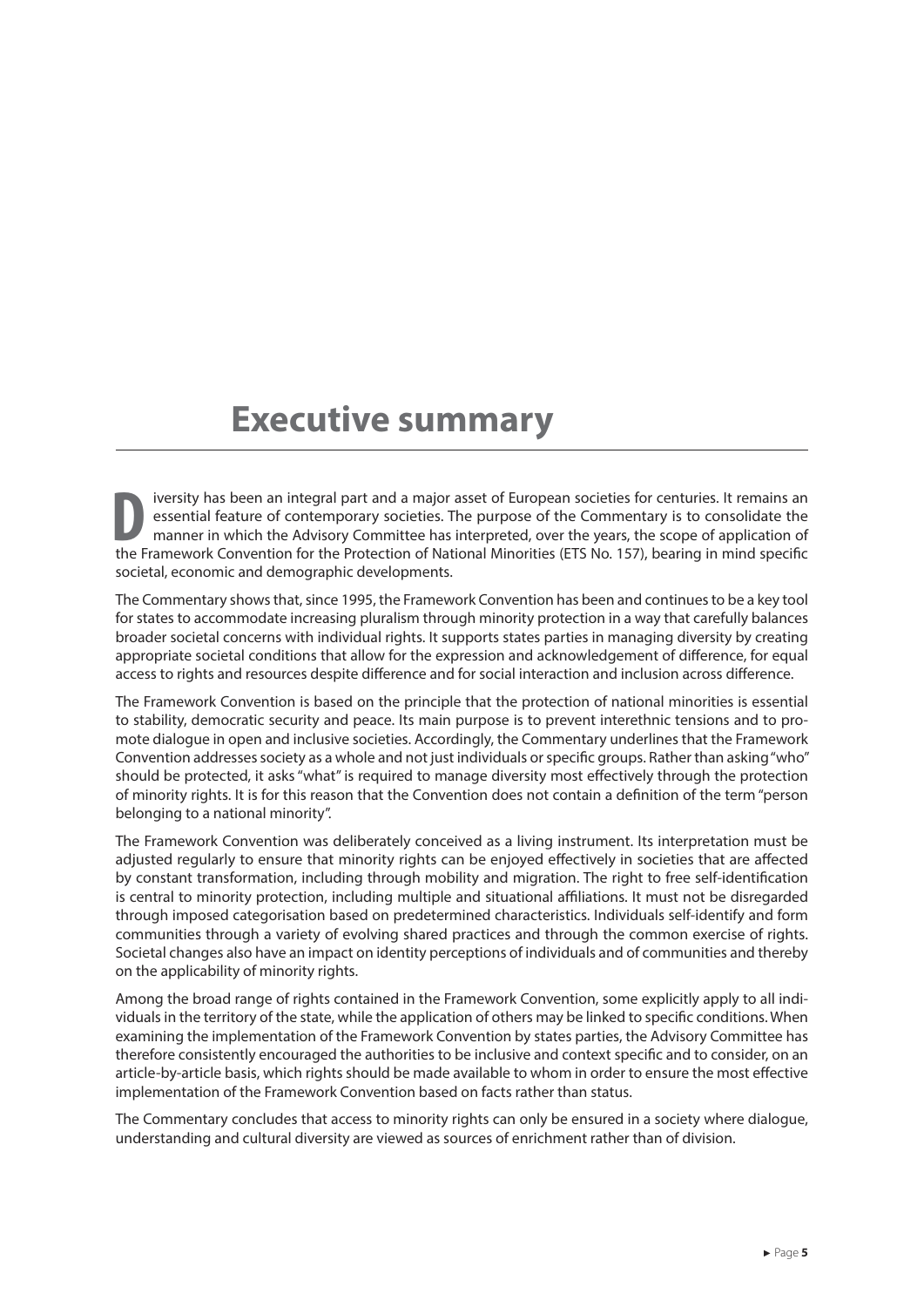### <span id="page-6-0"></span>Part I **Introduction**

1. This Commentary is intended to provide guidance to states parties to the Framework Convention, to persons belonging to national minorities, to international organisations and to civil society and academia regarding the ongoing debate on the scope of application of the Framework Convention. It is based on a close comparative and analytical reading of the Opinions adopted by the Advisory Committee throughout four cycles of monitoring in the states parties since 1998,<sup>1</sup> and builds on three previous thematic commentaries that were adopted by the Advisory Committee: on education in 2006; $^2$  on effective participation in public life in 2008;<sup>3</sup> and on language rights in 2012.<sup>4</sup> Valuable input has also been collected from national minority and civil society representatives,<sup>5</sup> academics and other interlocutors, including during broader consultations held in the final stages of the drafting process.

2. Minority rights are granted at the individual level to each person belonging to a national minority. It is further specified in Article 3(2) of the Framework Convention that minority rights are "exercised individually and in community with others". In fact, a number of rights only make sense if exercised in community with others, and the enjoyment of some rights presupposes the presence of or even formal association with others. Minority rights therefore have an individual, a social and a collective dimension. Despite the fact that a number of international instruments make reference to minority cultures, languages or traditions, and some common understanding exists as to what the term 'minority' entails, there has never been a universally shared definition.<sup>6</sup> In line with this tradition, the Framework Convention does not contain a definition of the term 'national minority' or of the phrase 'person belonging to a national minority'. As a result, the question of who is to be recognised as a right holder under the Framework Convention has, since its adoption, been the subject of extended debate at international and national, academic and political levels.

3. It is the goal of the Framework Convention to ensure that the space for diversity and for being "different" in society is protected and affirmed, thereby promoting the integration and cohesion of societies.<sup>7</sup> Broader questions relating to the integration of societies have therefore always featured in the monitoring work of the Advisory Committee, sometimes resulting in disapproval by the respective state party.<sup>8</sup> Indeed, as a result of the increased diversity of European societies in recent years, increased attention has been paid by a number of actors to the imperative of forming inclusive and integrated societies where diversity is respected and preserved.<sup>9</sup> With that in mind and in order to clarify both the personal and substantive reach of its work, the Advisory Committee considers it appropriate to devote its Fourth Thematic Commentary to the Framework Convention's scope of application.

<sup>1.</sup> The Commentary makes references to first, second, third or fourth cycle, country-specific Opinions where findings of particular relevance to the scope of application were made. These references are illustrative only.

<sup>2.</sup> See Advisory Committee on the Framework Convention for the Protection of National Minorities (ACFC) First Commentary on Education under the Framework Convention for the Protection of National Minorities, ACFC/25DOC(2006)002, 2 March 2006, www. coe.int/minorities.

<sup>3.</sup> See ACFC Second Commentary on the Effective Participation of Persons belonging to National Minorities in Cultural, Social and Economic Life and in Public Affairs, ACFC/31DOC(2008)001, 27 February 2008, www.coe.int/minorities.

<sup>4.</sup> See ACFC Third Commentary on the Language Rights of Persons belonging to National Minorities under the Framework Convention, ACFC/44DOC(2012)001, 24 May 2012, www.coe.int/minorities.

<sup>5.</sup> The term "minority representative" throughout the text does not contain a legal notion; it refers to advocates or spokespersons who have come forward to share their views.

<sup>6.</sup> See *travaux préparatoires*, various attempts in the Parliamentary Assembly of the Council of Europe (PACE), and, in particular, the Commentary of the Working Group on Minorities to the 1992 UN Declaration on the Rights of Persons Belonging to National or Ethnic, Religious and Linguistic Minorities.

<sup>7.</sup> See the Preamble of the Framework Convention: "[…] Considering that the creation of a climate of tolerance and dialogue is necessary to enable cultural diversity to be a source and a factor, not of division, but of enrichment for each society […]".

<sup>8.</sup> See, *inter alia*, First Opinion on Denmark and Government Comments on the First Opinion on Denmark, and First Opinion on Germany and Government Comments on the First Opinion on Germany.

<sup>9.</sup> The increased preoccupation with integration-related issues is, for instance, reflected in the work of the OSCE High Commissioner on National Minorities (HCNM) (see Ljubljana Guidelines on Integration of Diverse Societies November 2012) as well as in the fact that the European Commission against Racism and Intolerance (ECRI) has included integration policies in the four topics common to all member states in its fifth round country reports.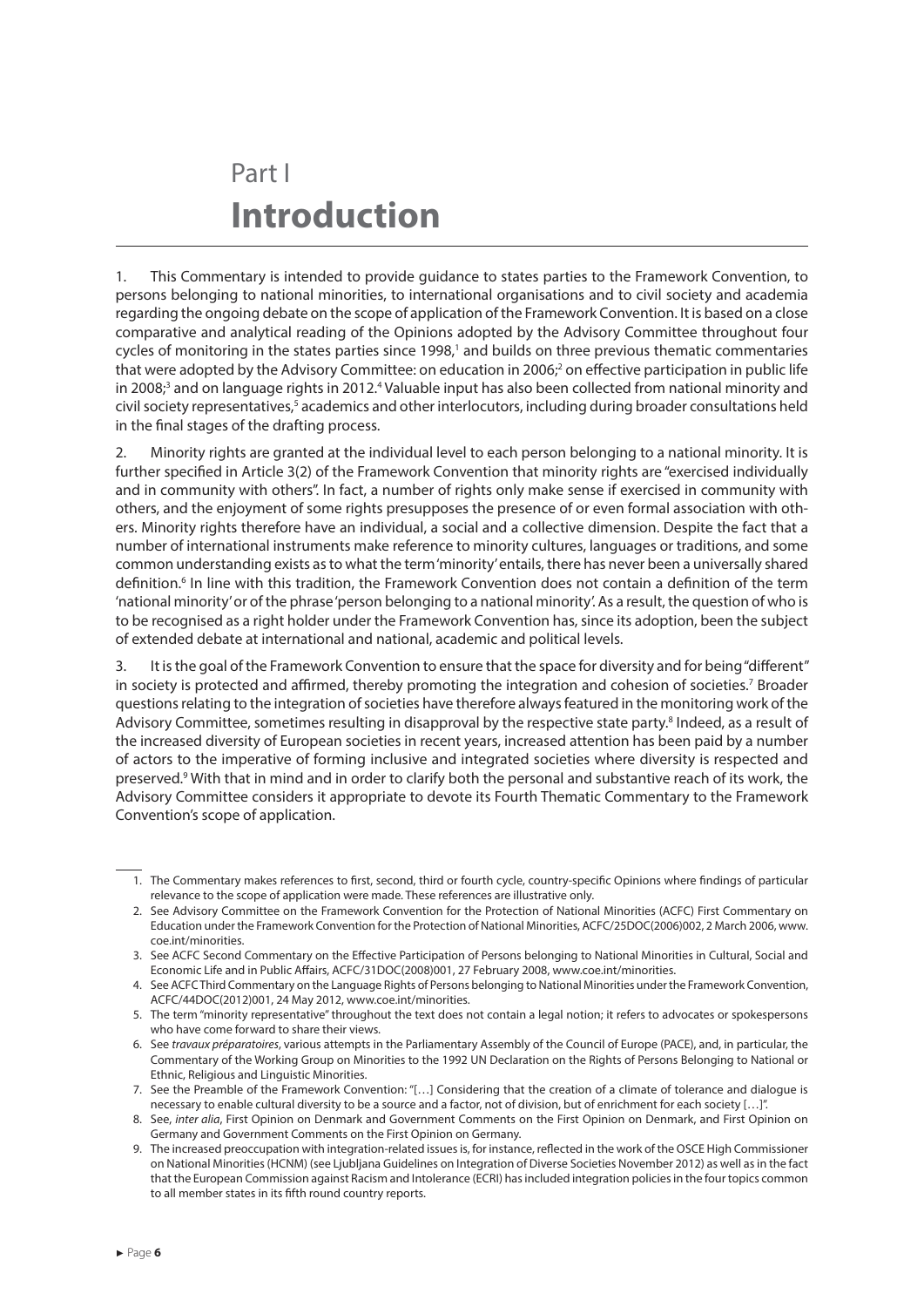4. The adoption of the Framework Convention in 1995, in the aftermath of violent conflicts in Europe, as the only legally binding international instrument on the rights of persons belonging to national minorities, firmly anchored the protection of minority rights within the universal set of multilaterally recognised human rights. Minority rights, according to Article 1 of the Framework Convention, form part of the international human rights protection system, which is based on the premise that everyone is born free and equal in dignity and rights.<sup>10</sup> The purpose of embracing minority rights as an integral part of human rights was not to challenge the notion of equality among all individuals, but to advance it further by establishing a set of specific rights for persons belonging to national minorities to ensure that they are enabled to participate fully and equally in society while being protected from assimilation. Importantly, persons belonging to national minorities require guarantees to enable them: (i) to express difference and to have that difference recognised; (ii) to gain equal access to resources and rights despite difference; and (iii) to engage in social interaction on the basis of respect and understanding across difference.

5. The superficial conclusion is sometimes made that the application of the Framework Convention, given the absence of a definition of national minority, is in practice left solely to the discretion of states parties. This interpretation, however, is incorrect. It runs counter to Article 26 of the Vienna Convention on the Law of Treaties and the basic principle of *pacta sunt servanda.* The purpose of this Commentary is to make it clear that the absence of a definition in the Framework Convention is indeed not only intentional but also necessary to ensure that the specific societal, including economic and demographic, circumstances of states parties are duly taken into account when establishing the applicability of minority rights. The Framework Convention was deliberately conceived as a living instrument whose interpretation must evolve and be adjusted regularly to new societal challenges. Multiple identities and increasing mobility, for instance, have become regular features of European societies. However, such features must not limit access to minority rights. This approach is fully in line with the principle of dynamic interpretation developed by the European Court of Human Rights with respect to the European Convention on Human Rights.

6. While the Framework Convention binds states parties from its entry into force within the domestic jurisdiction, its framework character nevertheless requires additional legal instruments at domestic level to make it fully operational. In many states, definitions of rights holders have been established in domestic legislation to give effect to the provisions laid down in the Framework Convention. The Advisory Committee has consistently acknowledged that states parties have a margin of appreciation in this context, but has also noted that this margin must be exercised in accordance with the general rules of international law contained in Articles 31 to 33 of the Vienna Convention on the Law of Treaties. In particular it must be exercised in line with the obligation to interpret a treaty in good faith and in the light of its object and purpose. In the case of the Framework Convention, its fundamental principles set out in the Preamble remind states parties to seek maximum expression of the spirit of friendly relations and co-operation in all of their actions pertaining to minority protection. Moreover, its Article 2 underlines the essential character of the principles of good faith, good neighbourly relations and non-interference in another state's internal affairs to ensure that the many diverse interests that are affected in the implementation of the Framework Convention can be reconciled by states parties.<sup>11</sup>

7. When examining the approaches taken by states parties with regard to the scope of application of the Framework Convention, the Advisory Committee has therefore consistently encouraged the authorities to be inclusive and context specific and to consider on an article-by-article basis which rights should be made available to whom. Such an approach not only ensures the most effective implementation of the Framework Convention based on fact rather than status, but it also promotes a societal climate of dialogue and understanding, where cultural diversity is viewed as a source of enrichment rather than division.

8. This Commentary begins with an analysis of the right to free self-identification of persons belonging to national minorities as a cornerstone of minority rights (Part II). It thereafter discusses the various practices developed by states parties to define the beneficiaries of minority rights according to personal and other criteria (Part III). Part IV explains the open and contextual approach that has been applied by the Advisory Committee throughout its monitoring activities in line with the basic principles contained in Articles 3-6 of the Framework Convention. Based on the article-by-article approach developed by the Advisory Committee from its inception, Parts V-VII present an analysis of the scope of application of the various rights contained in the Framework Convention. While some articles explicitly address all persons in the territory of the state party (Part V), there are some minority rights with a broad scope of application that, given their nature, must apply to all national minorities (Part VI), while there are other minority rights where states parties may require specific preconditions for their enjoyment (Part VII).

<sup>10.</sup> See Article 1 of the Universal Declaration of Human Rights.

<sup>11.</sup> See also the Framework Convention's Explanatory Report, paragraph 32: "This article provides a set of principles governing the application of the Framework Convention. […] The principles mentioned in this provision are of a general nature but do have particular relevance to the field covered by the Framework Convention".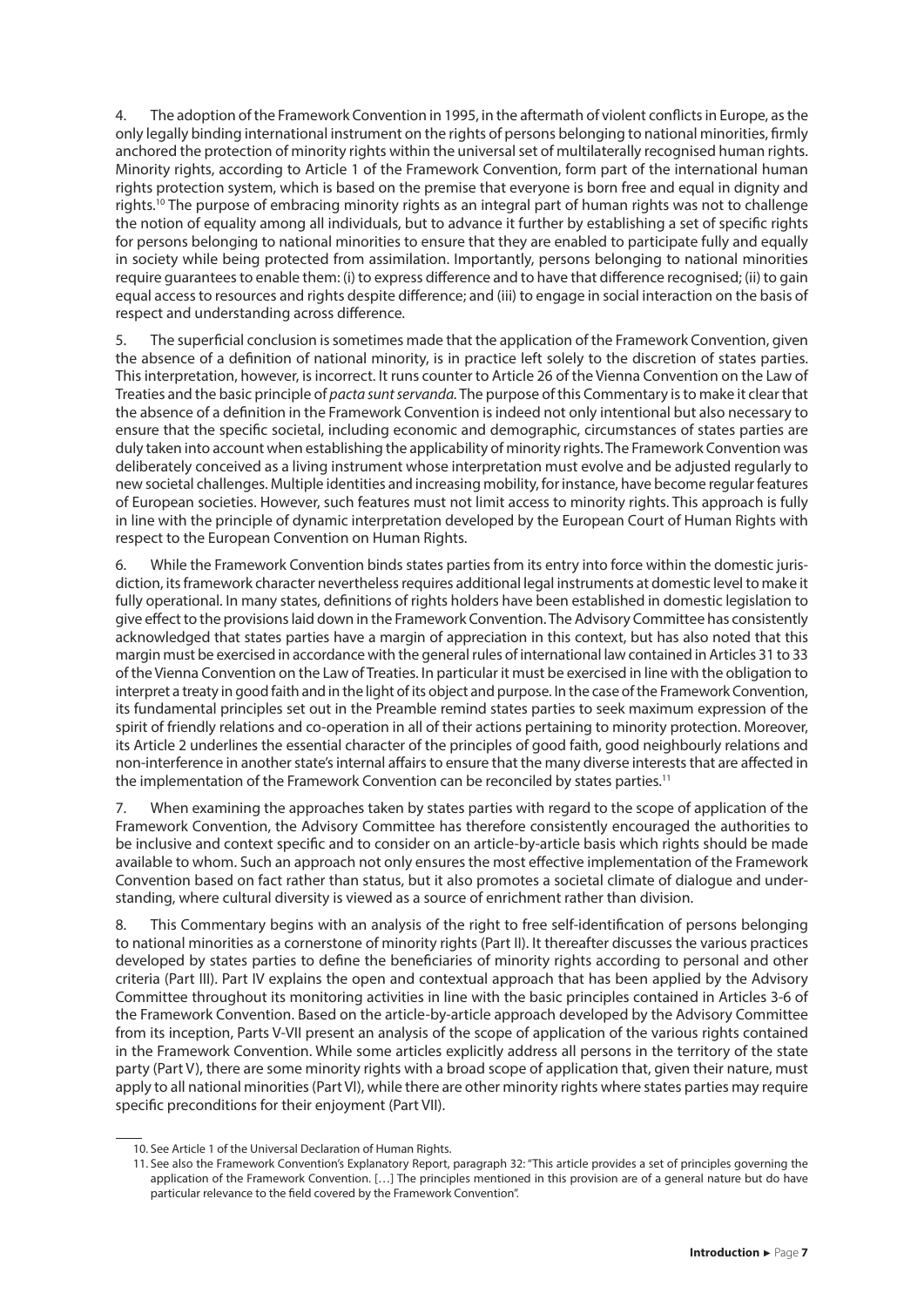### <span id="page-8-0"></span>Part II **The right to free self-identification**

#### 1. General considerations

The right to free self-identification contained in Article 3 of the Framework Convention is a cornerstone of minority rights.<sup>12</sup> The Advisory Committee has consistently underlined the centrality of this provision. "Free" implies, in this context, the individually established and informed decision to avail oneself of the protection of the Framework Convention. Article 3 is thus necessarily applicable to everyone, as every person must have the right to identify freely as a member of a specific group, or to choose not to do so. The Framework Convention's Explanatory Report points out, however, that the choice of the individual is not to be arbitrary but must be linked to some objective criteria.<sup>13</sup>

10. The Advisory Committee has intentionally refrained from interpreting what such objective criteria may be, as it is clear from the wording of the Explanatory Report that they must only be reviewed vis-à-vis the individual's subjective choice. Thus, objective criteria do not constitute elements of a definition. Self-identification begins with the free decision of the individual which, if no justification exists to the contrary, is to be the basis of any personal identification.<sup>14</sup> In the view of the Advisory Committee, a person's free self-identification may only be questioned in rare cases, such as when it is not based on good faith. Identification with a national minority that is motivated solely by the wish to gain particular advantages or benefits, for instance, may run counter to the principles and purposes of the Framework Convention, in particular if such action diminishes the intended benefits and rights available to persons belonging to national minorities.

11. While the official recording of a self-identification may, in some cases, require the evidence of objective criteria,15 a minority identity must not be externally imposed. The Advisory Committee has criticised the mandatory recording of ethnicity in identity documents or in internal records of administrative entities, including the police and health care facilities, as contrary to the right to free self-identification.16 Moreover, it has considered that free self-identification implies the right to choose on a situational basis when to self-identify as a person belonging to a national minority and when not to do so.<sup>17</sup>

12. In practice, this means that each person belonging to a national minority may freely decide to claim specific rights contained in the Framework Convention, while under certain circumstances or with respect to certain spheres of rights, he or she may choose not to exercise these rights.<sup>18</sup> Such individual decisions must, however, not result in disadvantages for other individuals identifying with the same minority by precluding them from claiming their minority rights. In this context, the Advisory Committee has reiterated its view that any numerical thresholds established as a precondition for the applicability of certain minority rights must be interpreted flexibly (see also paragraph 82). Otherwise, an indirect obligation to self-identify would be placed on persons belonging to national minorities in order to ensure that access to a specific right is maintained. At the same time, the individual decision to identify or not to identify with a particular minority must be respected by others who affiliate themselves with the same group and who equally must not exert pressure one way or the other.

12. According to Article 3(1), "Every person belonging to a national minority shall have the right freely to choose to be treated or not to be treated as such and no disadvantage shall result from this choice or from the exercise of the rights which are connected to that choice."

<sup>13.</sup> According to para. 35, Article 3(1) "does not imply a right for an individual to choose arbitrarily to belong to any national minority. The individual's subjective choice is inseparably linked to objective criteria relevant to the person's identity."

<sup>14.</sup> See also General Recommendation VIII of the Committee on the Elimination of Racial Discrimination (1990).

<sup>15.</sup> See also *Ciubotaru v. Moldova* (application no. 27138/04), Judgment of 27 April 2010, where the European Court of Human Rights acknowledged the right of a government to require the existence of objective evidence of a claimed identity.

<sup>16.</sup> See Fourth Opinion on the Czech Republic, First Opinion on Germany, Third Opinion on Ireland, First and Third Opinions on the Russian Federation and First and Second Opinions on Ukraine.

<sup>17.</sup> Persons belonging to national minorities may for instance choose to have their name officially recognised in a minority language but in parallel not use their minority language in contact with local administrative authorities. See also Third Thematic Commentary (footnote 4), especially paragraphs 16-18.

<sup>18.</sup> Persons belonging to national minorities may for instance take an informed decision to enrol their children in mainstream schools without suffering any disadvantages in terms of access to other minority rights as a result, and without such a decision having an impact on the general availability of minority language education to other members of the same group.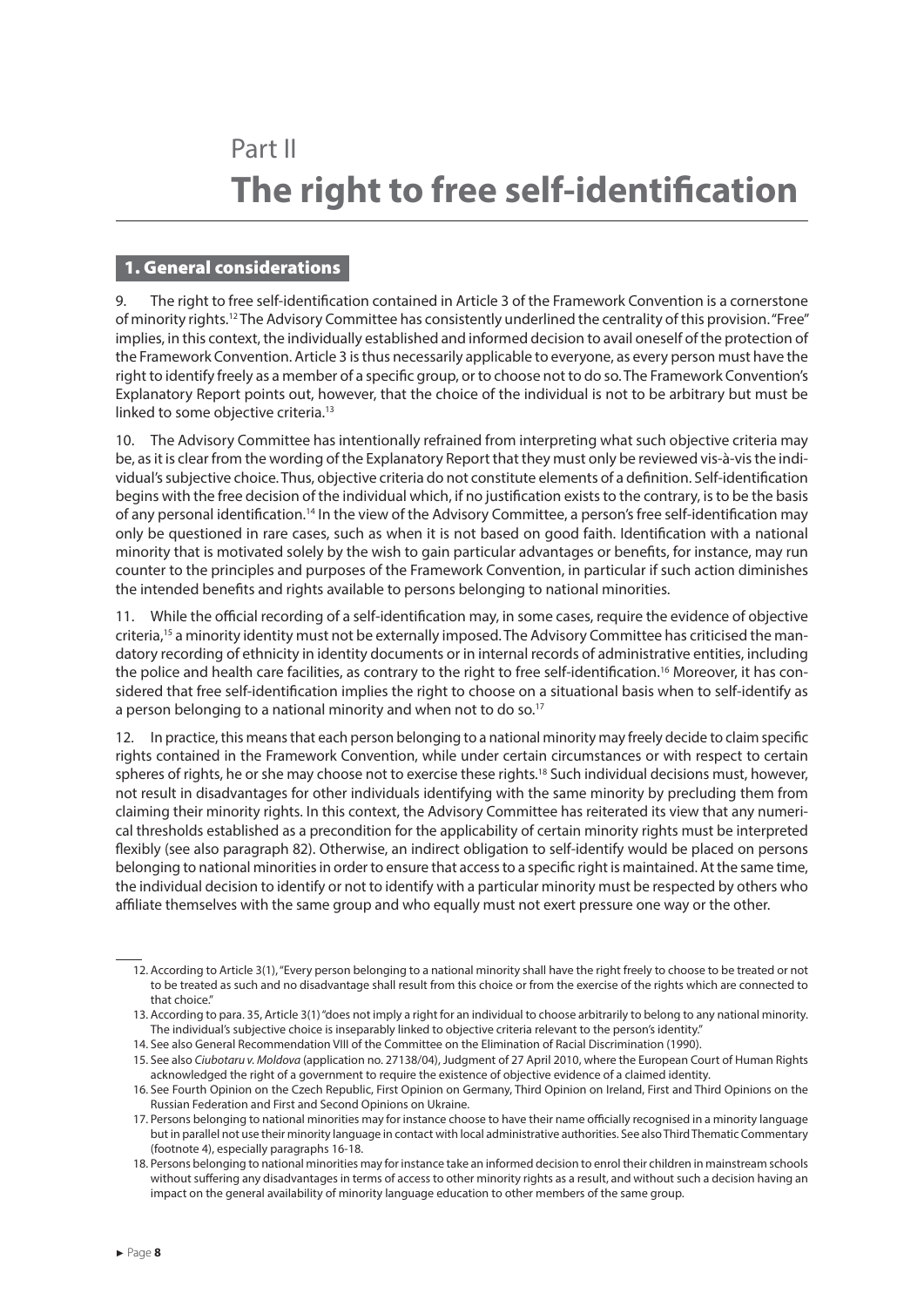<span id="page-9-0"></span>13. The right to free self-identification also extends to multiple affiliations. In fact, the Framework Convention implicitly acknowledges multiple affiliations by promoting the preservation of minority identities in parallel to successful and effective integration in broader public life. Persons belonging to national minorities should never be obliged to choose between preserving their minority identity or claiming the majority culture, as both options must be fully available to them.<sup>19</sup> This implies that practices by which an individual affiliates with a particular minority should not be seen as exclusive, as he or she may simultaneously identify with other minorities or with the majority.<sup>20</sup> In some instances, such a choice may be the consequence of previous assimilation processes into the majority or into another dominant minority. However, this must not be used as an argument against the rights of persons belonging to national minorities to self-identify freely and to claim minority protection.

14. The Advisory Committee has further called on states parties to ensure that all persons and groups who may benefit from the Framework Convention are made aware and enabled to avail themselves of the right to self-identify freely in order to access the rights contained in the Framework Convention. This is the case when the choice of affiliating with a minority is not made difficult in practice and when it is assured that the choice is made free of fear of resulting disadvantages or of loss in social prestige.

#### 2. Free self-identification in the context of census and other general data collection processes

15. In countries where data on national, ethnic or religious affiliation are collected in the context of broader population census exercises, such exercises must be organised and conducted in line with internationally recognised principles, including personal data protection standards.21 It follows further from the right to free self-identification that any participation in data collection exercises related to ethnic background must be voluntary. In particular, there must be no automatic inference from a particular indication (for example language use) to another indication (for instance religion, ethnicity) and no assumption of certain linguistic, religious or ethnic affiliations is to be made based on a person's name or other characteristics.<sup>22</sup>

16. The right to free self-identification applies in each data collection exercise separately. This means that persons belonging to national minorities must not be required always to self-identify in the same manner. Lists of possible responses to identity-related questions should be open not closed, and the opportunity to express multiple affiliations should be provided explicitly. Given the importance attached in some states parties to the size of a minority population for access to minority rights, multiple affiliations must also not only be recorded but also adequately processed, analysed and displayed. These considerations on the collection, processing and reporting of data must also be applied to other situations (for example school enrolment) that can imply self-identification.

17. In situations where the enjoyment of particular minority rights is linked to numerical thresholds,<sup>23</sup> the right to free self-identification further requires that persons belonging to national minorities are informed of the importance attached by the authorities to census and other data collection exercises. The Advisory Committee has therefore systematically encouraged states parties to make all information on the methodology and aim of data collection available in the languages of national minorities, and to include persons belonging to national minorities in the organisation and operation of such processes, particularly in areas where national minorities are settled in substantial numbers.<sup>24</sup>

<sup>19.</sup> See also First and Third Thematic Commentaries (footnotes 2 and 4).

<sup>20.</sup> This may for instance occur in mixed families where several languages are spoken on an equal basis.

<sup>21.</sup> In the context of population census exercises, the Advisory Committee has encouraged states parties to adhere to the EUROSTAT/ UN recommendations for the organisation of population and housing censuses. See Conference of European Statisticians Recommendations for the 2010 Censuses of Population and Housing, prepared in co-operation with the Statistical Office of the European Communities (EUROSTAT) and the United Nations Economic Commission for Europe, paragraph 426: "respondents should be free to indicate more than one ethnic affiliation or a combination of ethnic affiliations if they wish so", paragraph 431: "Questions will generally refer to one language only. Multiple languages may be required for the mother tongue and main languages of minority groups". See, for example, Fourth Opinion on Cyprus, Third Opinions on Estonia and Romania.

<sup>22.</sup> See, for example, consecutive Opinions on Italy and the United Kingdom.

<sup>23.</sup> The opening of minority language schools or the official use of minority languages at local level, for instance, may be linked to the actual number of persons belonging to national minorities (see also Part VII).

<sup>24.</sup> See, for example, Third Opinion on Hungary and Second Opinion on Slovenia.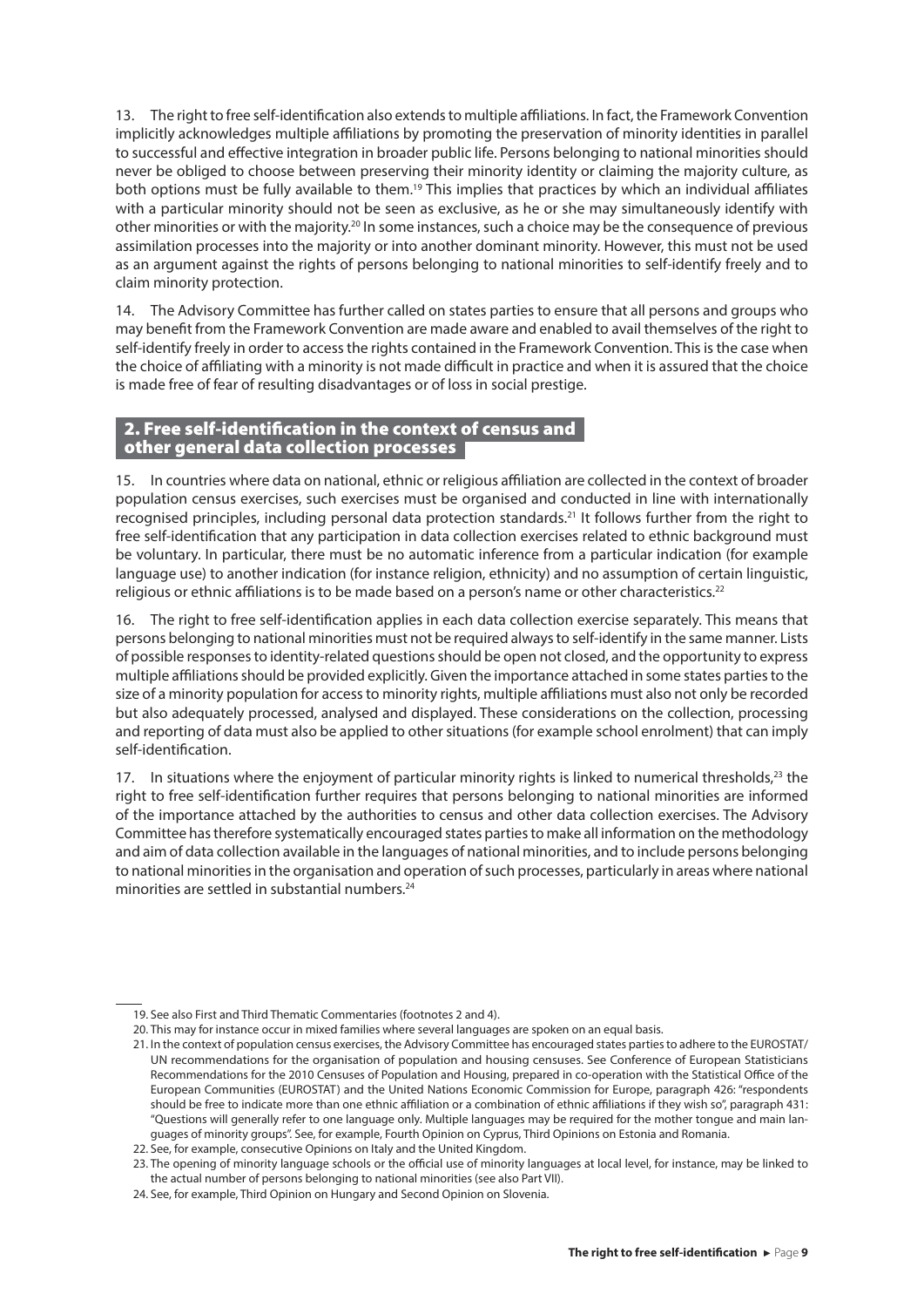18. At the same time, the Advisory Committee has cautioned states parties against exclusively relying on official statistics and figures, as these, for a variety of reasons, may not fully reflect reality.<sup>25</sup> Results should be reassessed periodically and analysed flexibly, in close consultation with minority representatives. Authorities should also further avail themselves of other sources of information, including the general labour force and other surveys, as well as independent qualitative and quantitative research available on issues pertaining to the access to rights of persons belonging to national minorities.

<sup>25.</sup> Due to a history of past disadvantage, discrimination or even persecution based on ethnic origin, some persons belonging to national minorities are still unwilling to indicate their ethnic background to any official entity. Misperceptions about the use or apparent dangers inherent in census exercises are sometimes disseminated among minority communities for political purposes with the very aim of preventing them from being counted in high numbers.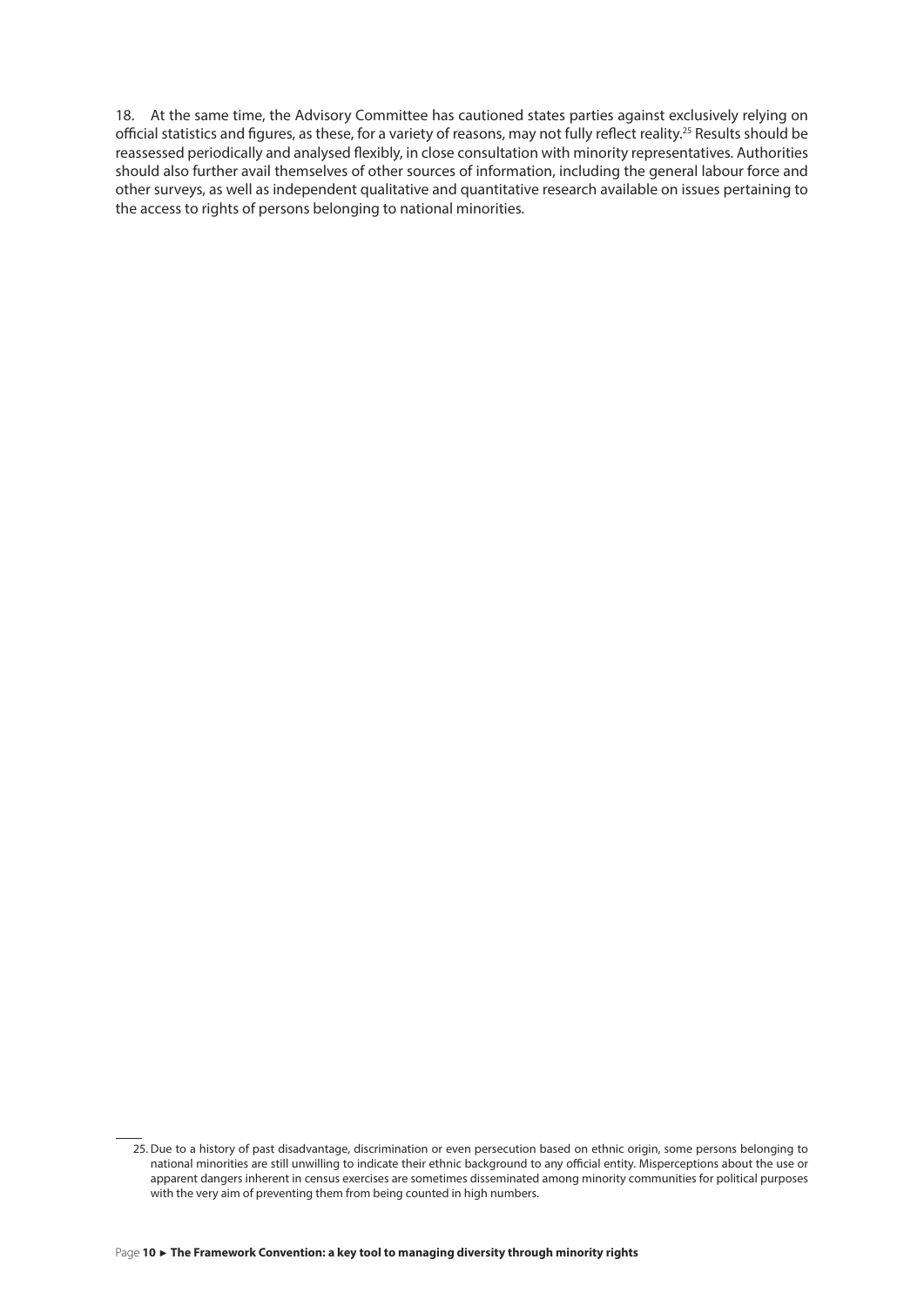## <span id="page-11-0"></span>Part III **Approaches taken by states parties to the scope of application of the Framework Convention**

#### 1. Declarations and reservations at the time of ratification

19. The Framework Convention is open for signature by member states of the Council of Europe and, in principle, also by other states.<sup>26</sup> There are currently 39 states parties to the Framework Convention, all of them member states of the Council of Europe. The last ratification took place in 2006 when Montenegro became a party to the Convention.<sup>27</sup> In addition to the 39 states parties, where the implementation of the Framework Convention is monitored by the Advisory Committee, Kosovo\* is subject to a specific monitoring arrangement in conformity with the 2004 Agreement between the United Nations Interim Administration in Kosovo (UNMIK) and the Council of Europe.

20. Eight Council of Europe member states are not parties to the Framework Convention. Belgium, Greece, Iceland and Luxembourg have signed the Framework Convention and have therefore committed themselves to act in line with the objectives and purpose of the Framework Convention,<sup>28</sup> while Andorra, France, Monaco and Turkey have neither signed nor ratified the treaty.

21. The Advisory Committee considers that the implementation of the rights contained in the Framework Convention, given its objectives of managing diversity through the effective protection of minority rights,<sup>29</sup> and promoting balanced approaches to the sometimes conflicting goals of individual rights protection and the safeguarding of broader state interests, is beneficial to all societies. It notes that any reasoning provided in the 1990s for not ratifying the Framework Convention must be regularly reassessed as societies have substantially changed since then. Similarly, the argument that no national minorities exist in the country may well no longer reflect contemporary realities. For the same reason, the Advisory Committee also regularly invites states parties that have not yet done so to ratify the European Charter for Regional or Minority Languages (ECRML, ETS No. 148). While placing the emphasis on the obligation of the state to protect and promote regional or minority languages as part of cultural heritage, rather than granting individual rights to the speakers of these languages, the Charter represents a unique international instrument in this field and plays a complementary role to the Framework Convention.<sup>30</sup>

22. According to Article 27 of the Framework Convention, non-member states of the Council of Europe may ratify the Framework Convention upon invitation by the Committee of Ministers. The Explanatory Report makes it clear that Article 27 refers to participating states of the Organization for Security and Co-operation in Europe (OSCE). The Advisory Committee agrees that the Framework Convention could indeed be particularly relevant in some OSCE participating states, such as Central Asian states, due to the broad diversity of their societies. It further notes that some interest in this regard has already been expressed. In line with its general principle of dynamic interpretation, it considers however that the Explanatory Report should not be understood as preventing other states that co-operate with the Council of Europe in a variety of ways, including as observer states, from becoming a party to the Framework Convention.

<sup>26.</sup> See the wording of Article 27 of the Framework Convention.

<sup>27.</sup> Following the declaration of independence on 3 June 2006, the Framework Convention was ratified on 6 June 2006.

<sup>\*</sup> All reference to Kosovo, whether to the territory, institutions or population, in this text shall be understood in full compliance with United Nations Security Council Resolution 1244 and without prejudice to the status of Kosovo.

<sup>28.</sup> See Article 18 of the Vienna Convention on the Law of Treaties.

<sup>29.</sup> See Explanatory Report, paragraph 28.

<sup>30.</sup> See also Third Thematic Commentary (footnote 4), paragraph 11.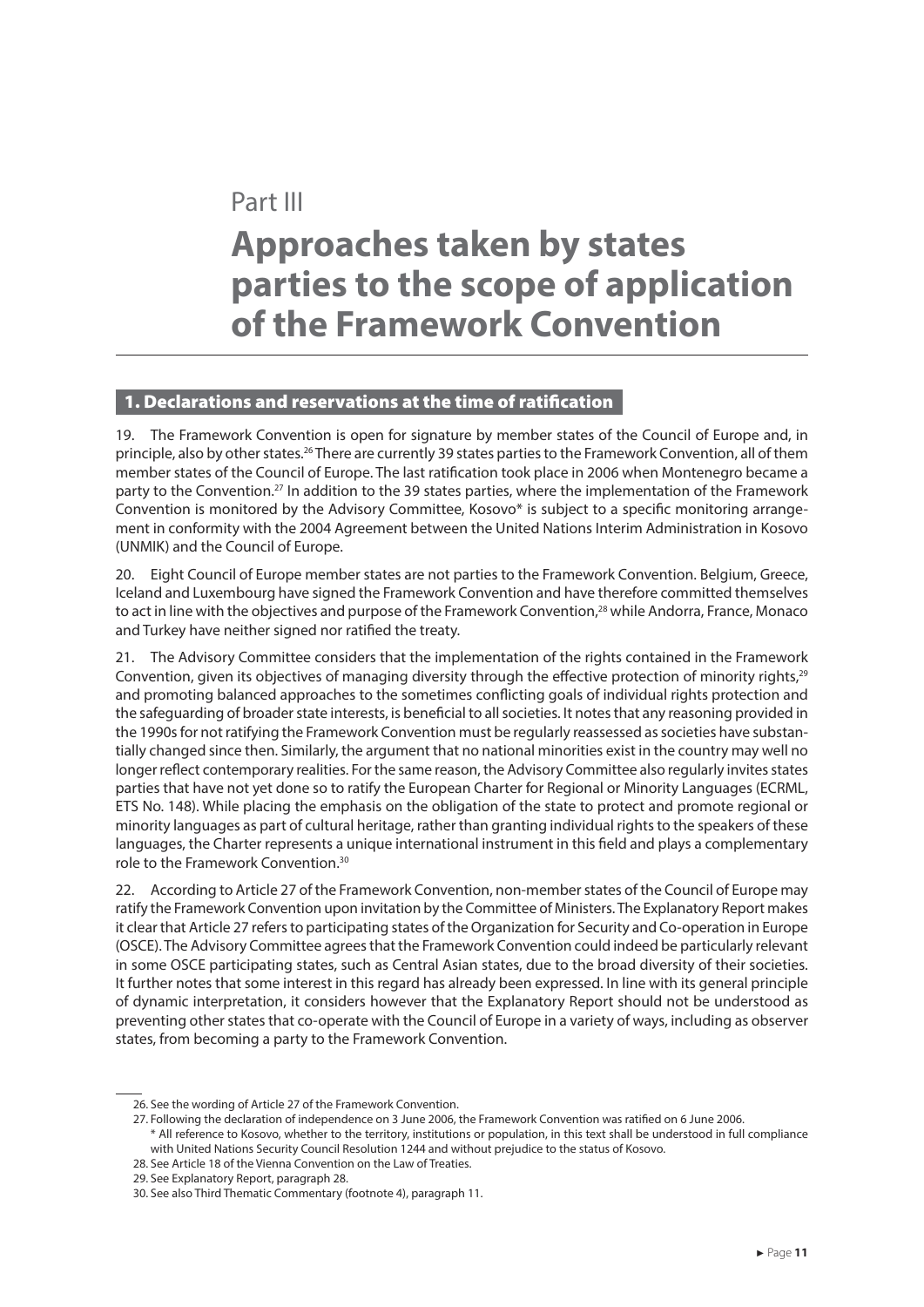<span id="page-12-0"></span>23. States parties to the Framework Convention have developed various approaches to establish the beneficiaries of the rights contained in the Framework Convention. In 18 cases, declarations and reservations were deposited at the time of ratification or signature, clarifying to whom the rights contained in the Framework Convention are to be applied or how certain provisions are to be interpreted.<sup>31</sup> The declarations typically either establish a general definition with specific criteria that must be met,<sup>32</sup> list explicitly which groups are to be covered,<sup>33</sup> or state that there are no national minorities present in the territory.<sup>34</sup> Reservations at the time of signature or ratification were declared in two cases.<sup>35</sup>

24. The Advisory Committee has systematically reviewed the effects of these declarations and reservations on persons belonging to national minorities and on their access to rights. Given that, in many cases, the declarations date back to the late 1990s, and taking into account the substantially changed conditions in states parties since then, their pertinence should be reviewed at regular intervals by the states parties concerned to ensure that the approach to the scope of application accurately reflects the present-day societal context.

25. Other states parties have incorporated statements into the first state report or have adopted national legislation containing references to the groups of persons who are to be considered as belonging to national minorities. These definitions, again, are usually formulated as delimitations to the scope of application, either by explicitly naming specific groups of beneficiaries, or by enlisting the preconditions that must be met in order for individuals to become eligible to benefit from the Framework Convention.<sup>36</sup>

26. According to Article 26 of the Framework Convention, the Committee of Ministers is to be assisted by the Advisory Committee in evaluating the adequacy of the measures taken to give effect to the principles set out in the Framework Convention. In doing so, the Advisory Committee has reviewed the measures taken by states parties with respect to the scope of application in the same way as any other measure aimed at implementing the Framework Convention. In particular, the Advisory Committee has considered it to be its duty to assess whether the approach taken to the scope of application is in good faith and does not constitute a source of arbitrary or unjustified distinction among communities with regard to access to rights.<sup>37</sup> In its work, it has thus assessed the various approaches and delimitations established by states parties in order for the Framework Convention to become applicable, which are often based on the elements below.

#### 2. Criteria applied by states parties

#### **a. Formal recognition**

27. The formal recognition of a national minority as such is required in a number of states parties in order for persons belonging to these groups to access minority rights. The Advisory Committee has consistently criticised such an approach as per se exclusionary and not in line with the principles contained in the Framework Convention. While some states parties have explicitly acknowledged the impracticality of relying on a formal recognition for the application of minority rights,<sup>38</sup> a number of other states have, on a *de facto* basis, disregarded a requirement for formal recognition, thereby broadening the scope of application of the Framework Convention in practice.<sup>39</sup> Such developments have always been welcomed by the Advisory Committee and understood as efforts to correct the shortcomings that arise from applying formal criteria that are either too rigid or no longer reflect the actual situation. This further reaffirms that the Framework Convention is not suited for static definitions or criteria.

<sup>31.</sup> See Full List of Reservations and Declarations for Framework Convention for the Protection of National Minorities (ETS No. 157) www.coe.int/en/web/dlapil/treaty-office.

<sup>32.</sup> See the declarations by Austria, Estonia, Latvia, Luxembourg, Poland and Switzerland.

<sup>33.</sup> See the declarations by Albania, Denmark, Germany, the Netherlands, Norway, Sweden, the Slovak Republic, Slovenia and "the former Yugoslav Republic of Macedonia".

<sup>34.</sup> See the declarations by Liechtenstein, Luxembourg and San Marino. Some states declared that they viewed the ratification of the Framework Convention as an act of solidarity with the objectives of the Convention. See First State Reports submitted by Liechtenstein and by Malta.

<sup>35.</sup> Belgium declared that the Framework Convention should apply without prejudice to the constitutional provisions and principles and the legislative rules governing the use of languages, and that the notion of national minority would be defined at national level. Malta reserved the right not to be bound in some respects by the provisions of Article 15.

<sup>36.</sup> See First State Reports submitted by Armenia, Bulgaria and Hungary.

<sup>37.</sup> References to this duty can be found in all First Opinions of the Advisory Committee.

<sup>38.</sup> See First State Report submitted by Finland, stating that "the existence of minorities does not depend on a declaration by the Government but on the factual situation in the country".

<sup>39.</sup> Roma have, for instance, been included under the protection offered by the Framework Convention in Cyprus, despite not officially being recognised as national minorities. See Second State Report submitted by Cyprus. Finland has applied guarantees provided to "Old Russians" as well as to newer Russian-speaking arrivals. See Third Opinion on Finland.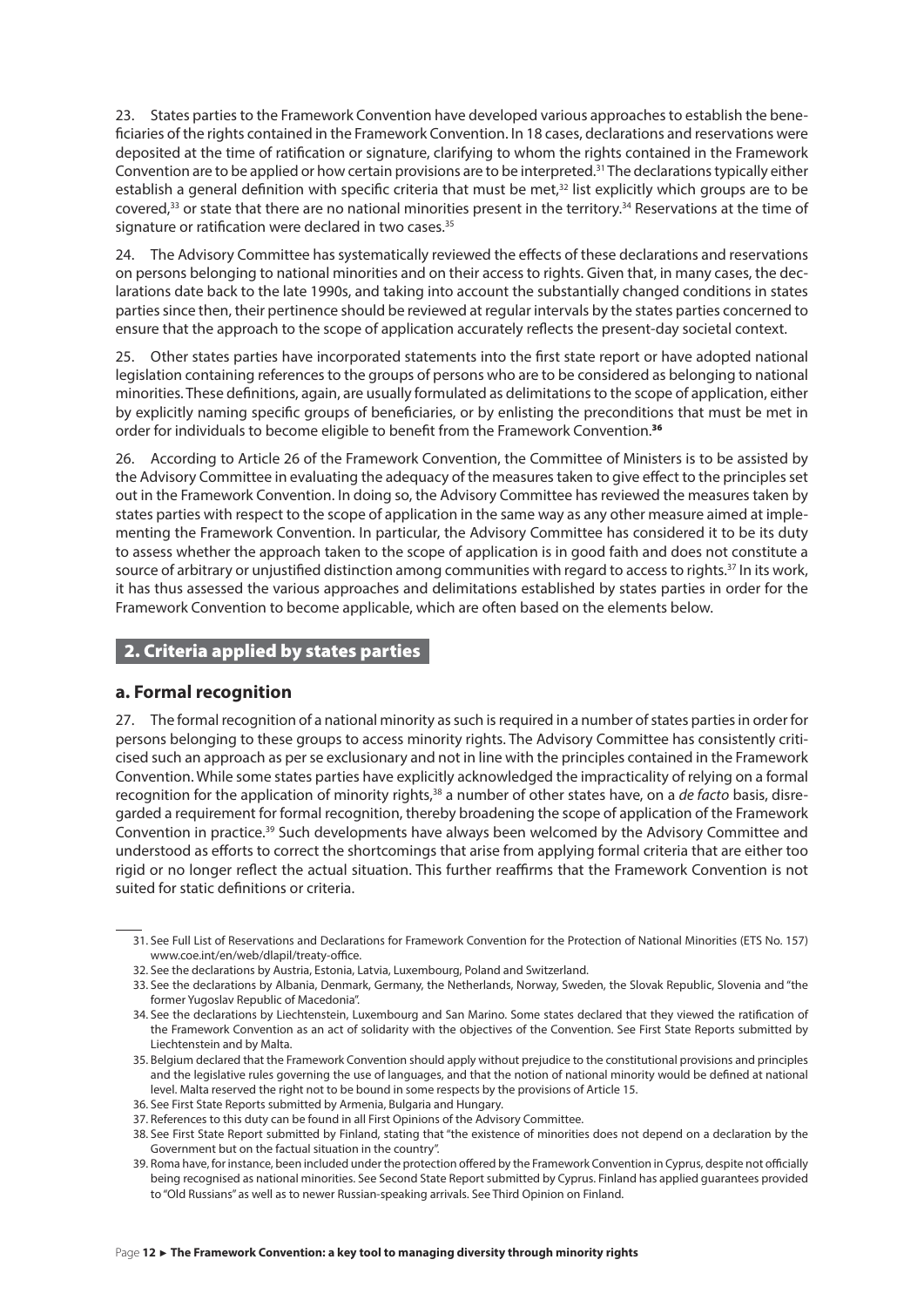28. The Advisory Committee has further observed that the *de facto* inclusion of beneficiaries under the protection of the Framework Convention or of certain of its articles often forms part of an evolutionary process that eventually may lead to formal recognition. Beginning with the free self-identification of individuals who are acknowledged by society as forming a distinct – albeit equally valued – minority, access to rights is then granted to promote and preserve the practices by which the group defines itself, leading in some cases to the inclusion of the minority in formal mechanisms of national minority protection.<sup>40</sup> Thus, official recognition as a national minority or the granting of a specific status, do not constitute the beginning of the process of minority rights protection, nor are they essential for the application of the Framework Convention or of specific articles of it. Recognition as a national minority has a declaratory rather than a constitutive character. Access to minority rights should therefore not depend on formal recognition.

#### **b. Citizenship**

29. A recurrent precondition used by states parties is the requirement that a person belonging to a national minority must be a citizen in order to benefit from the protection of the Framework Convention. The Advisory Committee has pointed out in this regard that the inclusion of the citizenship requirement may have a restrictive and discriminatory effect, given that it is often the members of particularly disadvantaged groups and minorities, including those who have suffered or been displaced as a result of conflict, who face difficulties in obtaining citizenship and are therefore affected by this restriction.

30. In a number of regions in Europe, persons belonging to national minorities have lost their citizenship or even become stateless due to the creation of new states, despite having long-lasting ties to their places of residence. The Advisory Committee has consistently underlined the specific challenges faced by persons belonging to national minorities who are *de jure* or *de facto* stateless and has drawn attention in this context to the right of each person to a nationality in line with the European Convention on Nationality (ETS No. 166).<sup>41</sup> Indeed, it should be considered for each right separately whether there are legitimate grounds to differentiate its application based on citizenship.<sup>42</sup> The Advisory Committee has always welcomed instances in which states parties have extended minority rights to non-citizens, thereby in practice disregarding an officially still existing precondition of citizenship.<sup>43</sup> In some instances, it has explicitly recommended the more consistent application of minority rights to "non-citizens".<sup>44</sup>

#### **c. Length of residency**

31. In their definitions of national minorities, a number of states parties refer to the length of residency of a particular group in the territory of the state.<sup>45</sup> Attempts at creating time limits in definitions such as "prior to the 20th century",<sup>46</sup> or "approximately 100 years",<sup>47</sup> have been used in this context. Less absolute concepts that are subject to interpretation have also been developed, including the notion of "traditional residence", "traditional minorities" or the term "autochthonous national minorities".<sup>48</sup> In some cases the notion of "long-lasting ties to a particular region" is applied, including with regard to non-residents who express a willingness to return to this region and to benefit from the protection of the Framework Convention.<sup>49</sup> The Advisory Committee considers that it follows by implication from the fact that only Articles 10(2), 11(3) and 14(2) of the Framework Convention establish specific guarantees in areas traditionally inhabited by persons belonging to national minorities, that the length of residency in the country is not to be considered a determining factor for the

<sup>40.</sup> In the Czech Republic and Finland, for instance, immigrant groups such as Somalis and Vietnamese are also represented in cultural consultation mechanisms and receive state support for their activities.

<sup>41.</sup> See in particular Article 4 of the European Convention on Nationality (ETS No. 166).

<sup>42.</sup> See also the Venice Commission Report on Non-citizens and Minority Rights (CDL-AD(2007)001) adopted at its 69th plenary session (Venice, 15-16 December 2006), comprehensively analysing international and European standards and practice as regards the relevance of citizenship and other criteria for defining beneficiaries of minority rights, and calling for a nuanced approach to the citizenship criterion for the applicability of minority rights, depending on the specific right in question.

<sup>43.</sup> See Third Opinion on the Czech Republic, for instance.

<sup>44.</sup> See Second Opinion on Latvia.

<sup>45.</sup> See, *inter alia*, Austria, Denmark, Germany and Hungary. The request for access to minority rights by the Polish minority in Austria, for instance, has been rejected based on the argument that there has not been uninterrupted and "traditional" residence. See Fourth State Report of Austria.

<sup>46.</sup> See, for instance, First State Report of Sweden.

<sup>47.</sup> See, for instance, First State Report of Austria.

<sup>48.</sup> At the time of depositing the instrument of ratification, Slovenia declared, for instance, that it would consider as national minorities "the autochthonous Italian and Hungarian National Minorities", and that "the Framework Convention shall apply also to the members of the Roma community, who live in the Republic of Slovenia."

<sup>49.</sup> See, for instance, Second Opinion on Georgia, welcoming the government's open approach towards Meshketians and Ossetians who were deported or displaced by conflict.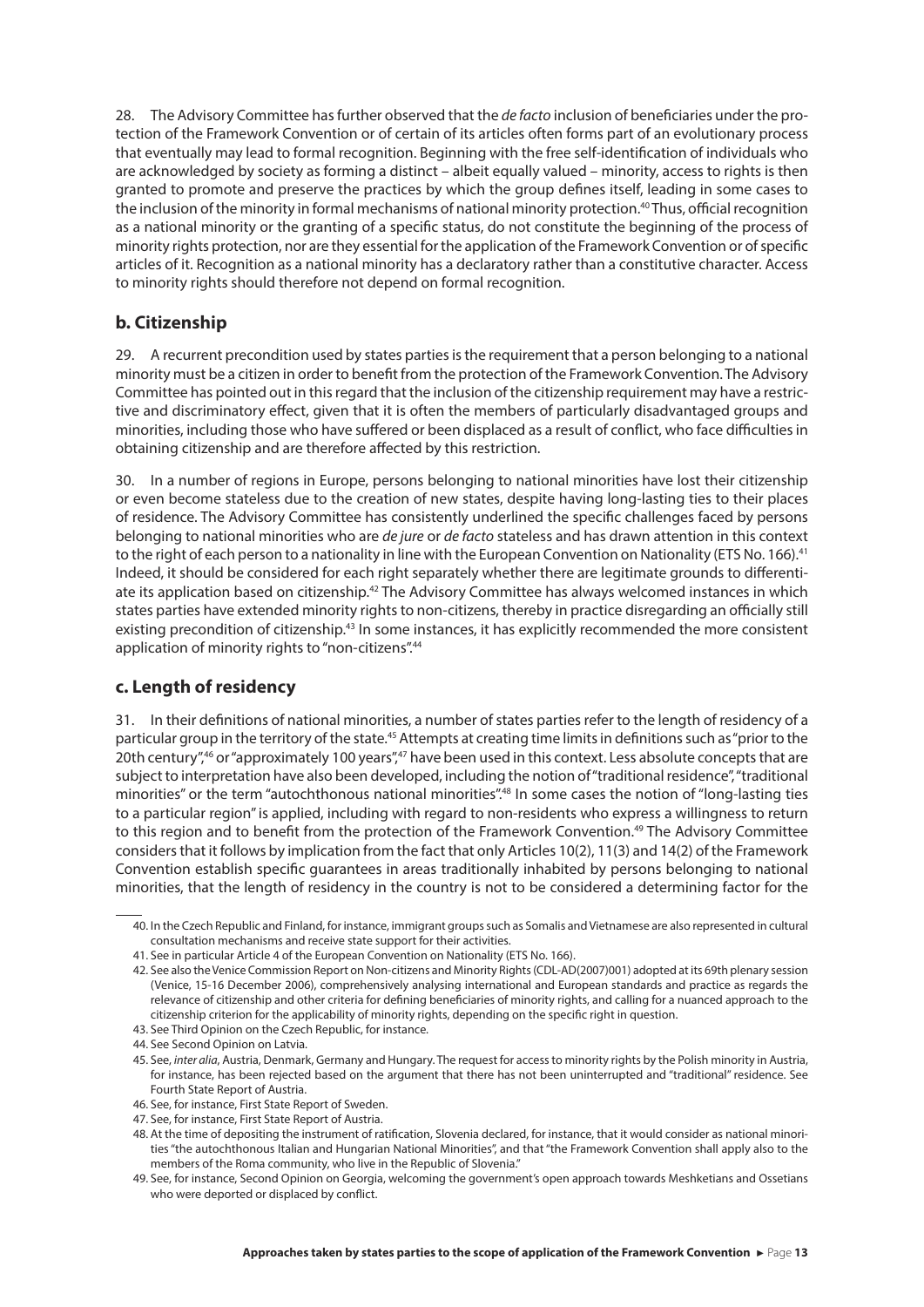applicability of the Framework Convention as a whole (see also Part VII).<sup>50</sup> It has further consistently held that any temporal restrictions should be regarded flexibly and that distinctions in the treatment of otherwise similar groups based solely on the length of their residency in the territory can be unjust.<sup>51</sup>

#### **d. Territoriality**

32. A number of states parties have also applied territorial criteria for the identification of rights holders under the Framework Convention, establishing that minority rights may only be enjoyed within specific areas. The Advisory Committee has argued that flexibility should be applied and that persons belonging to a national minority who live outside such areas should not be disproportionately disadvantaged.<sup>52</sup> In particular the fact that only some rights (that is Articles 10(2), 11(3) and 14(2)) allow for territorial limitations implies again that the applicability of other rights should not in principle be restricted to certain regions. The Advisory Committee has indicated on a number of occasions that this approach is in line with Article 29 of the Vienna Convention on the Law of Treaties which determines that a treaty is binding in respect of the state party's entire territory unless a different intention is ascertained. In addition, territorial limitations may constitute an a priori exclusion of persons belonging to national minorities from the scope of application which is incompatible with the principles contained in the Framework Convention.<sup>53</sup>

33. The Advisory Committee has further criticised situations in which imposed differentiations between members of a group based on territorial features lead to the weakening of a group and, as a result, to the reduced access to rights for persons belonging to that national minority.<sup>54</sup> It has in particular argued that demographic changes over time must be taken into account.<sup>55</sup> Increased mobility in many countries has resulted in a high number of persons belonging to national minorities moving from areas of their traditional settlement to other regions that offer more favourable economic conditions or educational opportunities, such as industrialised areas or urban centres.<sup>56</sup> While residence in a specific area might thus be conducive to the more effective enjoyment of some minority rights, it must not result in the arbitrary denial of the enjoyment of all minority rights.<sup>57</sup>

#### **e. Substantial numbers**

34. Also linked to the territorial criteria is the notion of "in substantial numbers", as found in Articles 10(2) and 14(3) and in Article 11(3) (see also Part VII). As with other criteria contained in these articles, various interpretations by states parties have been made. In some cases, the term 'compact settlement' has been used to define the specific rights holders.<sup>58</sup> While acknowledging that it may be more problematic to ensure access to some minority rights for persons belonging to national minorities who live dispersed throughout the country, the Advisory Committee has pointed out repeatedly that their recognition as national minorities and their access to minority rights in general must not be impeded through the use of numerical criteria. It has expressed its deep concern, for instance, when Roma<sup>59</sup> have been excluded altogether from the scope of application of the Framework Convention and thereby entirely denied protection as a national minority, because of the fact that they live territorially dispersed and not settled in substantial numbers anywhere in the country.<sup>60</sup>

#### **f. Support by "kin-states"**

35. A number of states parties define the term 'national minorities' as those groups who have a link with a "kin-state", classifying those without such link as 'ethnic minorities' or 'ethno-linguistic groups'. The Advisory Committee considers that the question whether support is or is not available from another state cannot be

50. The length of residency within the state is irrelevant in terms of the applicability of minority rights arising under Article 27 of the International Covenant on Civil and Political Rights (ICCPR). See General Comment of the UN Human Rights Committee No. 23(50), CCPR/C/21/Rev.1/Add5/26 April 1994.

51. See Third Opinion on Austria. See also Fourth Opinion on Denmark, where Roma are not recognised as national minorities with the argument that they "have no historical or long-term and unbroken association with Denmark".

- 52. For instance, Third Opinion on the Slovak Republic.
- 53. See, for instance, First Opinion on Denmark and First Opinion on Italy.
- 54. See Second Opinion on Austria with regard to the differentiation between Burgenland Croats and Croats.
- 55. See, for instance, Fourth Opinion on the Slovak Republic.
- 56. See Third Opinions on Finland and Germany.
- 57. See, for instance, consecutive Opinions on Denmark, Italy and Portugal.
- 58. See, *inter alia*, First State Reports submitted by Austria, Azerbaijan and Germany.
- 59. The term "Roma and Travellers" is used at the Council of Europe to encompass the wide diversity of the groups covered by the work of the Council of Europe in this field: on the one hand a) Roma, Sinti/Manush, Calé, Kaale, Romanichals, Boyash/Rudari; b) Balkan Egyptians (Egyptians and Ashkali); c) Eastern groups (Dom, Lom and Abdal); and, on the other hand, groups such as Travellers, Yenish, and the populations designated under the administrative term "*Gens du voyage*", as well as persons who identify themselves as Gypsies.
- 60. See First Opinion on the Netherlands.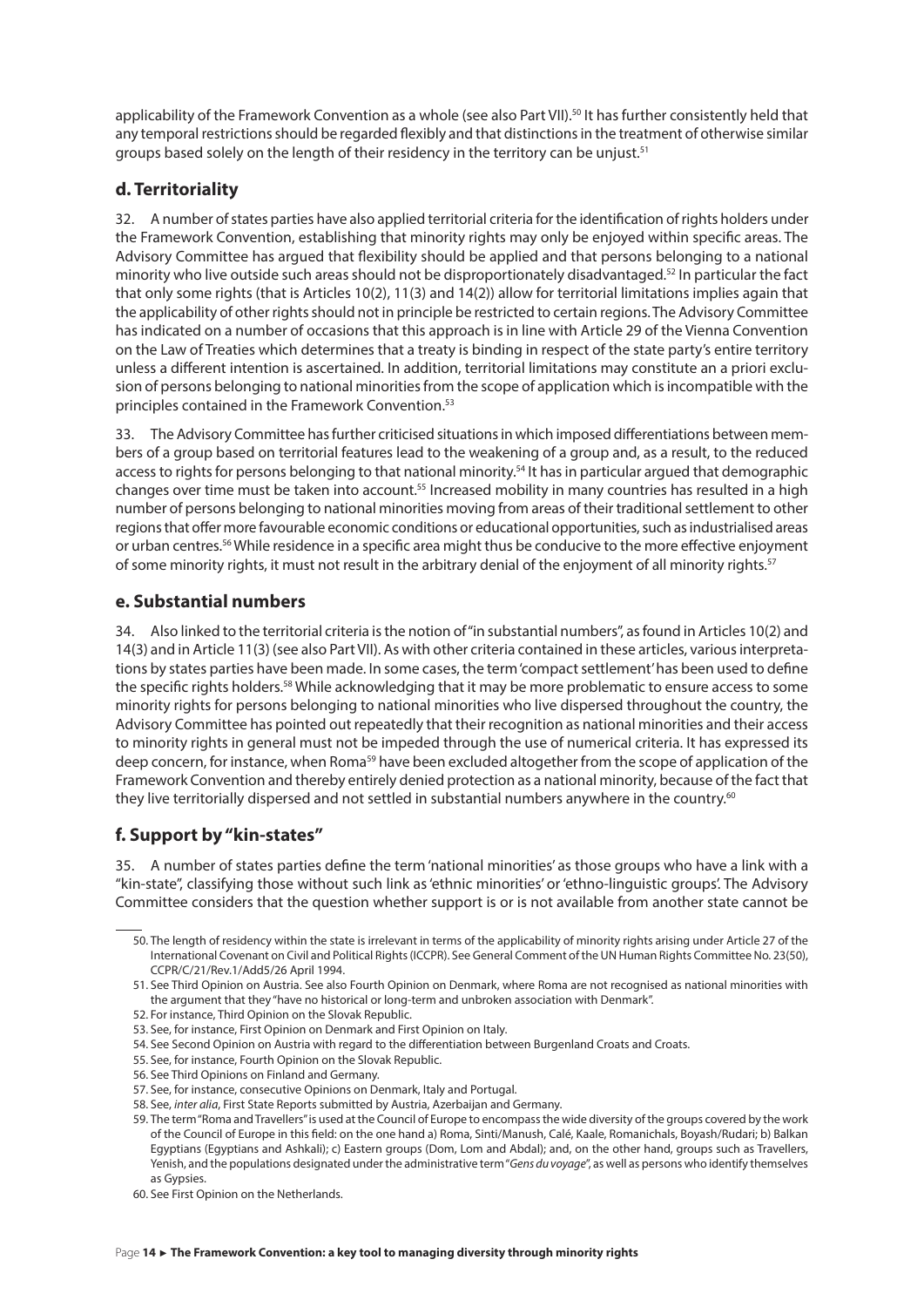used as a relevant point of differentiation with respect to recognition or access to rights. While not favouring any particular terminology, it has criticised cases when different categories lead to the formation of hierarchies and different "categories" of minorities, as this may result in unjustified distinctions with respect to applicable rights.<sup>61</sup>

36. The Advisory Committee has welcomed bilateral agreements to facilitate cross-border relations and co-operation, for instance regarding the supply of textbooks and exchanges of teachers for the benefit of high-quality education in minority language schools. However, it has disapproved of agreements that outsource such fundamental aspects of minority protection to another state.<sup>62</sup> It follows from the international law principle of state sovereignty that states hold the single jurisdiction over their territory and population, a jurisdiction that can be restricted only within the limits of international law. Overall, the responsibility to protect minority rights, as part of general human rights, lies primarily with the state where the minority resides.<sup>63</sup> While the Advisory Committee interprets Article 17 to imply that states parties must not interfere with the enjoyment of benefits from other countries, they must not rely on them instead of striving themselves for the realisation of minority rights.

#### **g. Specific identity markers and ascribed categories**

37. In a variety of states parties, the understanding of the term 'national minority' is linked to specific characteristics that are often considered as emblematic for identity and for differentiating the minority from the majority, including language, religion, culture, ethnic background, specific traditions or visible features. These markers are often based on common perceptions that are shared within society, by members of the majority and minorities alike. Nevertheless, employing such externally defined markers entails the danger of including or excluding individuals against their will.<sup>64</sup> The Advisory Committee reiterates its position that a person's identification must be based on free self-identification, unless there is a valid justification for not doing so (see paragraph 10).

38. Moreover, caution must be applied in the use of externally defined markers, as they are often based on presumptions. The categorisation of the minority as a static and homogeneous group may reinforce stereotypes and does not pay adequate attention to the broad diversity and intersectionality that exists within minorities, as within all groups (see also paragraph 40). In some states parties, legislation makes reference to other externally imposed criteria, such as "ethnic minority threatened by social exclusion" or "citizens in a vulnerable socio-economic situation",<sup>65</sup> while in others, an affiliation with a particular national minority may be presumed based on names.<sup>66</sup> The Advisory Committee considers such practices of association of persons with a specific group based, without consent, on presumptions such as names, language, or visible features, as incompatible with Article 3(1) and the right to free self-identification (see also paragraph 15).<sup>67</sup>

<sup>61.</sup> See, for instance, Second and Third Opinions on Albania and First Opinion on Poland.

<sup>62.</sup> See Second Opinion on Albania and First Opinion on Germany.

<sup>63.</sup> See also OSCE HCNM Bolzano/Bozen Recommendations on National Minorities in Inter-State Relations, June 2008.

<sup>64.</sup> The Advisory Committee considered, for instance, that the over-reliance on the "racial group" criterion applied in the United Kingdom might, despite its wide application, result in a priori exclusions of groups that have legitimate claims. See Third Opinion on the United Kingdom.

<sup>65.</sup> See, *inter alia*, Third Opinion on Bulgaria.

<sup>66.</sup> See, *inter alia*, First Opinion on Italy.

<sup>67.</sup> See Third Thematic Commentary (footnote 4).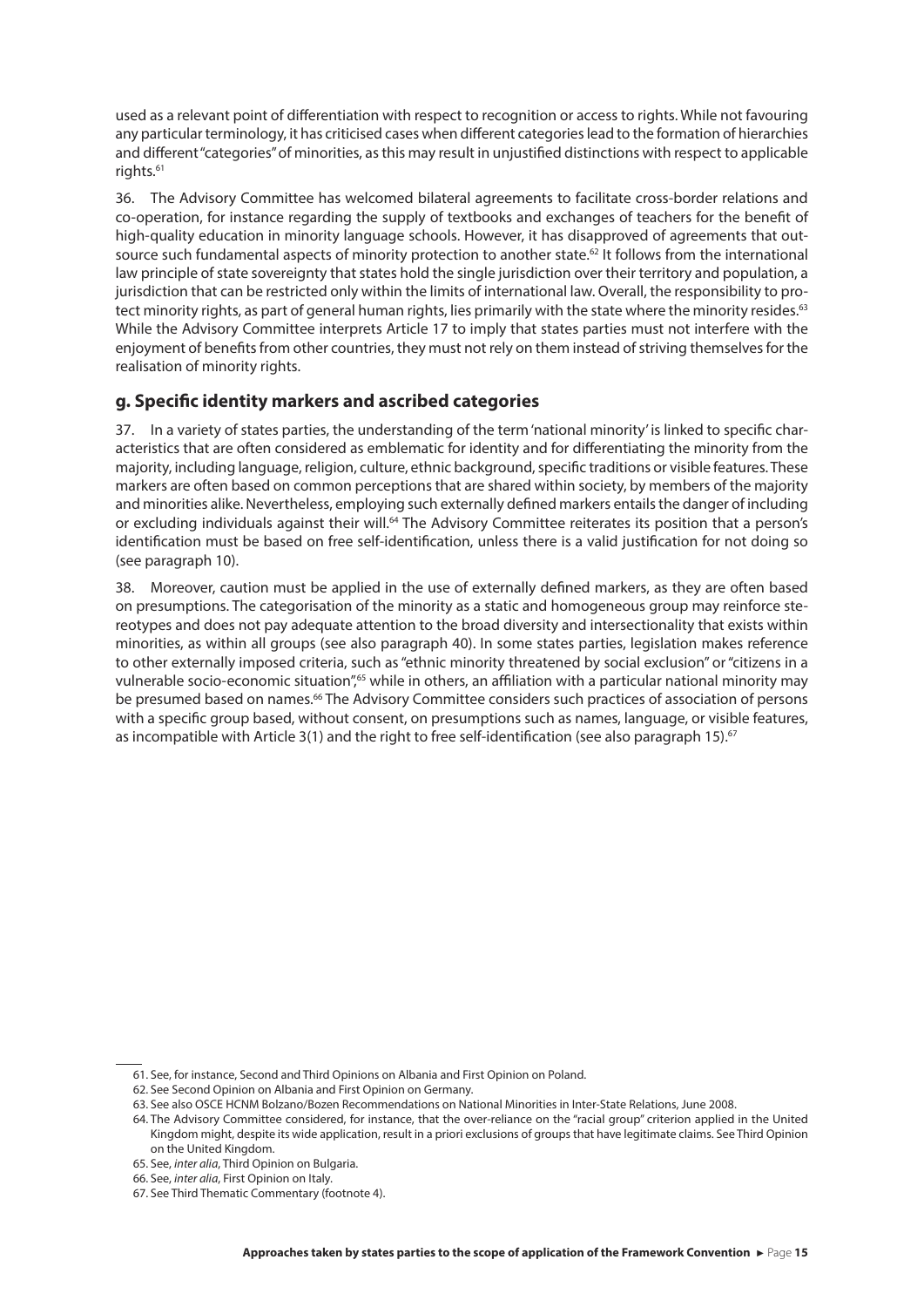## <span id="page-16-0"></span>Part IV **Context-specific article-byarticle approach developed by the Advisory Committee**

#### 1. Fundamental principles

39. The Framework Convention contains a catalogue of rights in different spheres of public life, ranging from individual freedoms, to media, language and education rights and the right to effective participation. Given their different nature, the scope of application of the various rights must be adjusted accordingly: the right to manifest one's religion, for instance, as also stipulated in Article 9 of the European Convention on Human Rights, must be extended to all persons belonging to national minorities, while the right to display a minority language on topographical signs may, for legitimate reasons, be made available only under certain preconditions. Depending on the nature of the minority rights contained therein, the scope of application of the Framework Convention must therefore be established separately for each article, which is why, from its first monitoring cycle, the Advisory Committee has referred to its article-by-article approach.<sup>68</sup> Overall, the implementation of the Framework Convention must always be based on the fundamental principles contained in its Articles 3-6, which are interlinked and which must inform the interpretation of the instrument as a whole.

40. National minorities within one country typically vary in number and size, and they may live compactly or be more or less dispersed throughout the territory. It is also important to consider the diversity that exists within minorities as in any population group, including on the basis of gender, sexual orientation, age, disability, religion, political beliefs or access to economic resources. Accordingly, the priorities of minority communities and the individual priorities of persons belonging to these communities often diverge. For some persons belonging to minorities, the main priorities are equality and integration; for others, it may be the quest for a protected space to maintain and promote their minority identity. These priorities may further change over time, depending on the context, the political climate and socio-economic conditions. It is the Advisory Committee's view that the diversity within and among national minorities must be acknowledged and respected in the implementation of all minority rights, regardless of their specific nature.

41. With respect to the obligation of states parties to promote the conditions for the preservation and development of national minority cultures, this also implies that the term 'minority culture' must not be interpreted in a static, unitary or limiting sense. It is each person belonging to a national minority who, in line with the right to free self-identification, decides how he or she will practise the minority culture or identity. Accordingly, not only is the right to preserve traditions protected but also the right to develop a minority culture in line with broader societal evolution, and to form contemporary expressions of minority identity.

42. Equality considerations are essential for the promotion of all minority rights, not only with respect to relations between national minorities and the majority but also, importantly, regarding relations between the various minorities. In the view of the Advisory Committee, the general equality principle is called into question when altogether different principles or disproportionately different protection mechanisms are applied to the various minorities, or when separate government bodies are responsible for the protection and promotion of their respective rights.<sup>69</sup> While efforts to promote equal opportunities for all persons belonging to national minorities must be tailored to the specific needs and situations of the various groups in order to be effective, the basic approaches and rights standards that are applied must be equal.

<sup>68.</sup> See all First Opinions of the Advisory Committee.

<sup>69.</sup> In a variety of states, the protection of the rights of Roma is considered to be a socio-economic and sometimes even a security issue. As a result, protection and promotion measures are frequently co-ordinated separately from those related to other minority groups which may result in the application of different standards. While the Advisory Committee values the specific attention that is paid to the particular socio-economic disadvantages that many Roma face, it considers that these measures must be additional to other minority rights' protection measures, such as those related to the preservation of Roma cultures, languages and traditions.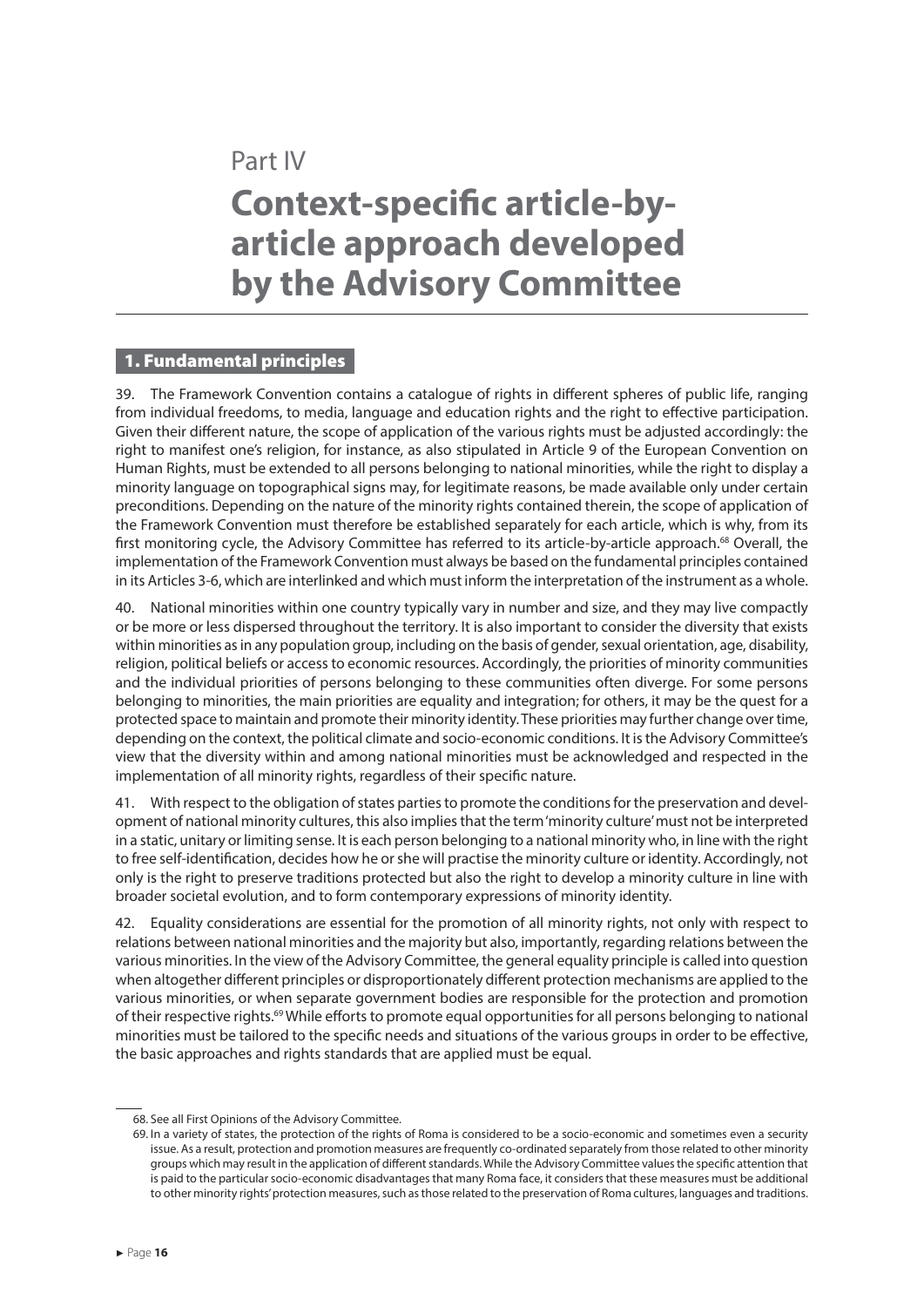<span id="page-17-0"></span>43. Full equality cannot be effectively achieved when diversity as such is perceived negatively or when only certain forms of diversity are accepted and tolerated. The Advisory Committee has repeatedly criticised situations where hierarchies are created among the various minorities and existing inequalities are reinforced through uneven attention and support.<sup>70</sup> In addition, an environment in which diversity is viewed as "alien" or "imported" and rather disconnected from mainstream society does not offer the appropriate conditions for the expression, preservation and development of minority cultures. Article 6 therefore calls for deliberate efforts to foster a climate of mutual respect, understanding and co-operation where persons belonging to national minorities are recognised as integral elements of society, who effectively enjoy equal access to rights and resources, while being provided with opportunities for social interaction and inclusion across difference. Given its purpose, as established by the Preamble, of promoting broader societal peace and stability through the enhancement of minority rights, the Framework Convention has an immediate relevance for the whole society.

44. The Advisory Committee's established position is that integration is a process of give-and-take and affects society as a whole. Efforts cannot therefore be expected only from persons belonging to minority communities, but they must also be made by members of the majority population.<sup>71</sup> This is particularly relevant in distinguishing successful integration from forced assimilation, which is explicitly prohibited in Article 5(2) of the Framework Convention. While assimilation forces persons belonging to a minority to relinquish their specific characteristics to blend into a society that is dominated by the majority, integration requires both the majority and the minorities to mutually adapt and change through an ongoing negotiation and accommodation process.

45. In the view of the Advisory Committee, the above fundamental principles of the Framework Convention contained in Articles 3-6 must be considered in the interpretation of all further articles in order to ensure that the rights of persons belonging to national minorities are effectively enjoyed.

#### 2. Practice

46. In line with its article-by-article approach, the Advisory Committee has repeatedly considered the application of the Framework Convention to persons who do not belong to national minorities but live in a similar situation. Persons belonging to the majority population who live in areas that are mainly inhabited by minority communities, for instance, have been considered in the context of the education rights under the Framework Convention.

47. The Advisory Committee has emphasised in this context that the same protective measures that are applied in minority-language schools, such as the requirement of fewer pupils per class, should also apply to state schools that teach in the official language in otherwise minority-language dominated areas.<sup>72</sup> Furthermore, the Advisory Committee has considered that other groups which enjoy special protection but are not recognised as national minorities may, in addition, benefit from the protection of the Framework Convention.<sup>73</sup> In some contexts, it has also noted that extending the protection of the Framework Convention on a case-by-case basis to persons belonging to the constituent peoples who live in a minority situation could provide an additional tool for promoting their access to rights and addressing the issues they are faced with, without implying a weakening of their status. Indeed, the applicability of minority rights to them is considered by the Advisory Committee as fully in line with the objective and aim of the Framework Convention.<sup>74</sup>

48. In addition, the Advisory Committee has emphasised that the protection offered by the Framework Convention also extends to persons belonging to indigenous peoples without this having an effect on their status as members of indigenous peoples. Specific rights may be applicable to them, whether or not they are formally recognised as a national minority, and without implying recognition as a national minority.<sup>75</sup> This means that individuals are free to avail themselves, beyond the rights they hold as members of indigenous groups,

<sup>70.</sup> See, for instance, Third Opinion on Romania and Second Opinion on Georgia.

<sup>71.</sup> See, for instance, Third Opinion on Estonia. See also Third Thematic Commentary (footnote 4).

<sup>72.</sup> See Third Opinions on Estonia and Lithuania.

<sup>73.</sup> See, for instance, Fourth Opinion on Spain with respect to speakers of Catalan, Basque and Galician, namely languages with co-official or protected status. The Advisory Committee found here that language rights can particularly benefit speakers of languages who live outside the designated areas.

<sup>74.</sup> See Third Opinion on Bosnia and Herzegovina.

<sup>75.</sup> The Norwegian Sami Parliament stated, for instance, that the Sami did not wish to be considered a national minority as they wished to maintain their status as an indigenous people. The Advisory Committee, however, considered that both protection schemes are not exclusive and may provide parallel benefits to individuals of the group. See First and consecutive Opinions on Norway. See also consecutive Opinions on Denmark, Finland, the Russian Federation and Sweden.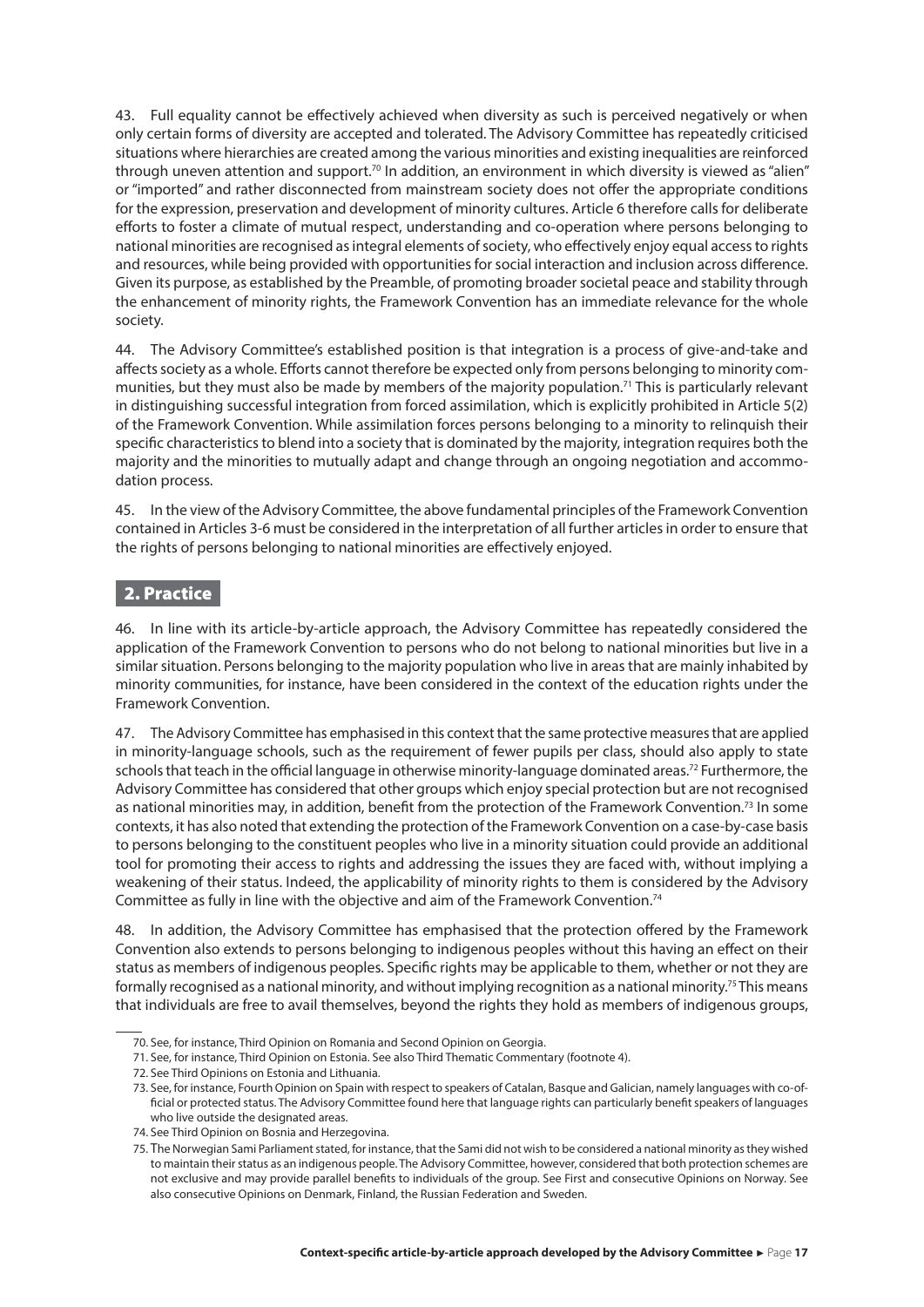of the protection under the Framework Convention, or to refuse to do so. This has been particularly relevant with respect to the rights contained in Article 5 of the Framework Convention where the Advisory Committee has held that the protection from assimilation also implies that affected individuals must be supported in their efforts to adjust their traditional practices to contemporary challenges, or to engage in economic activities in order to be able to preserve their culture.<sup>76</sup>

49. As regards disputed territories or regions of states parties to the Framework Convention that are *de facto*  outside the control of the authorities, the Advisory Committee observes that the applicability of the rights contained in the Framework Convention is not altered as a result of the change in *de facto* authority. On the contrary, the rights of persons belonging to national minorities remain in force and often gain a particular urgency in times of conflict.77 International access and the continuation of regular monitoring activities, however, are deeply affected if not entirely stalled by such territorial disputes. The Advisory Committee has repeatedly called on all parties to take a constructive approach in line with the general principles of international law and of the Framework Convention, with a view to safeguarding the rights of persons belonging to national minorities as an integral part of universally applicable human rights throughout the territories of all states parties to the Framework Convention.<sup>78</sup>

<sup>76.</sup> See, for instance, Third Opinion on the Russian Federation.

<sup>77.</sup> See also the Advisory Committee ad hoc report on the situation of national minorities in Ukraine, April 2014.

<sup>78.</sup> See the Advisory Committee Open Statement on the situation of national minorities in Crimea, May 2014, at http://rm.coe.int/ CoERMPublicCommonSearchServices/DisplayDCTMContent?documentId=090000168069faed.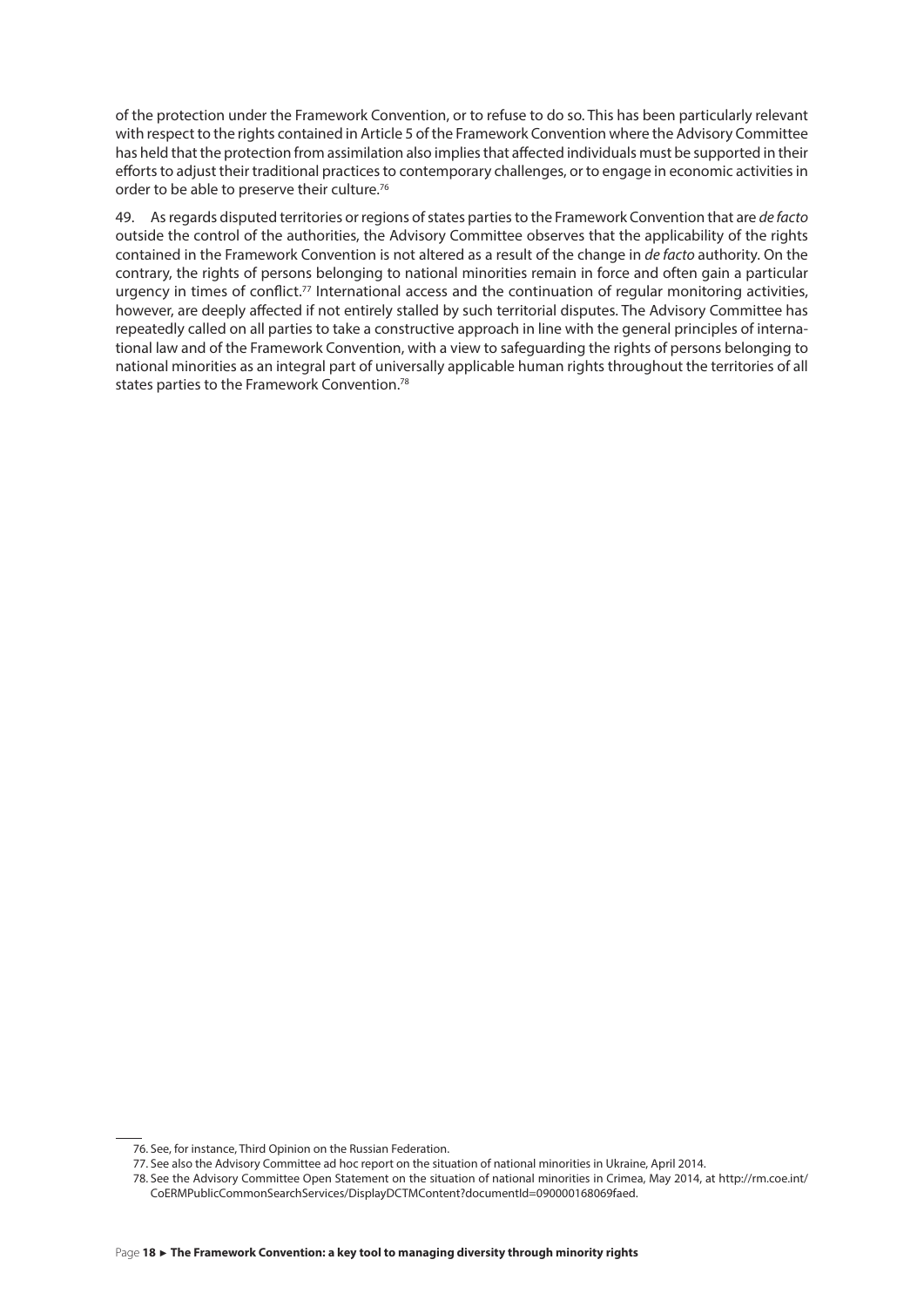## <span id="page-19-0"></span>Part V **Framework Convention rights applying to all persons**

50. A number of articles of the Framework Convention apply to all persons on the territory of states parties, including those not belonging to national minorities, either explicitly or by implication through their specific link with provisions that are applicable to all.

#### 1. Protection against discrimination – Article 6

51. Article 6 of the Framework Convention explicitly applies to "all persons" living in the territory of states parties. Its protection extends into two areas: firstly, effective measures must be taken to promote mutual respect, understanding and co-operation among all persons irrespective of their ethnic, cultural, linguistic or religious identities. Secondly, all persons must be protected against discrimination based on those aspects of their identities.

52. The Advisory Committee has consistently underlined this broad application of Article 6 as the lack of respect for or ill-treatment of migrants, asylum seekers, refugees and/or other individuals who are, for whatever reason, considered to be different from the majority population, may prompt a general environment of fear. This may entice persons belonging to minorities to strive for conformity rather than for the active enjoyment of their rights. Based on Article 6, the Advisory Committee has also evaluated the implementation of the Framework Convention in states parties where, according to the authorities, no persons belonging to national minorities reside.<sup>79</sup> This has allowed the Advisory Committee to engage in comprehensive discussions with state authorities on "measures taken in pursuance of their general integration policies".<sup>80</sup>

#### **a. Promotion of mutual respect and intercultural dialogue**

53. Some states parties have argued against the relevance of societal cohesion and broader concepts of tolerance and respect for diversity in the protection of national minorities. The Advisory Committee has consistently held, however, that an exclusive view that separates the issue of traditional minority protection from broader questions surrounding the integration of society does not do justice to the aim and purpose of the Framework Convention but rather hinders the enjoyment of the rights of persons belonging to national minorities.<sup>81</sup> In fact, the promotion of tolerance and openness towards diversity in society is essential not only for the development and implementation of successful integration strategies, but it is also a central precondition for persons belonging to national minorities to self-identify as such without hesitation and proactively claim the rights contained in the Framework Convention.

54. Openness and tolerance in society can only be genuine if they are not limited to certain predefined groups but embrace everyone. The Advisory Committee therefore considers questions surrounding the formulation and implementation of effective integration strategies as one of its important concerns. Integration strategies are being developed in many European states today, chiefly in order to address the situation of often large communities of immigrants, some second and third generation, who share linguistic and cultural practices and backgrounds, and who often live in the country as citizens, whether naturalised or by birth.<sup>82</sup> It is essential that all segments of society, majorities and minorities alike, are addressed in order for integration strategies to effectively facilitate the formation of societal structures where diversity and respect for difference are acknowledged and encouraged as normal, through recognition, mutual accommodation and active engagement on all sides.<sup>83</sup>

- 79. See, for instance, Fourth Opinion on Liechtenstein or Third Opinion on Malta.
- 80. See Article 5(2) of the Framework Convention.

<sup>81.</sup> Broader concerns related to the integration of society and effective mechanisms regarding protection from discrimination have also consistently been raised in Council of Europe Committee of Ministers' resolutions on the implementation of the Framework Convention, such as, *inter alia*, in the Fourth Resolution on Denmark, the Third Resolution on Estonia, the Fourth Resolution on Germany, and the Third Resolution on Malta.

<sup>82.</sup> See consecutive Opinions on Liechtenstein, for example.

<sup>83.</sup> The OSCE HCNM has taken a similar approach. The Ljubljana Guidelines on Integration of Diverse Societies, adopted in 2012, define integration as a process that requires all members of society to accept and create a shared sense of belonging to a given state and common public institutions. See the Ljubljana Guidelines on Integration of Diverse Societies, OSCE HCNM, November 2012.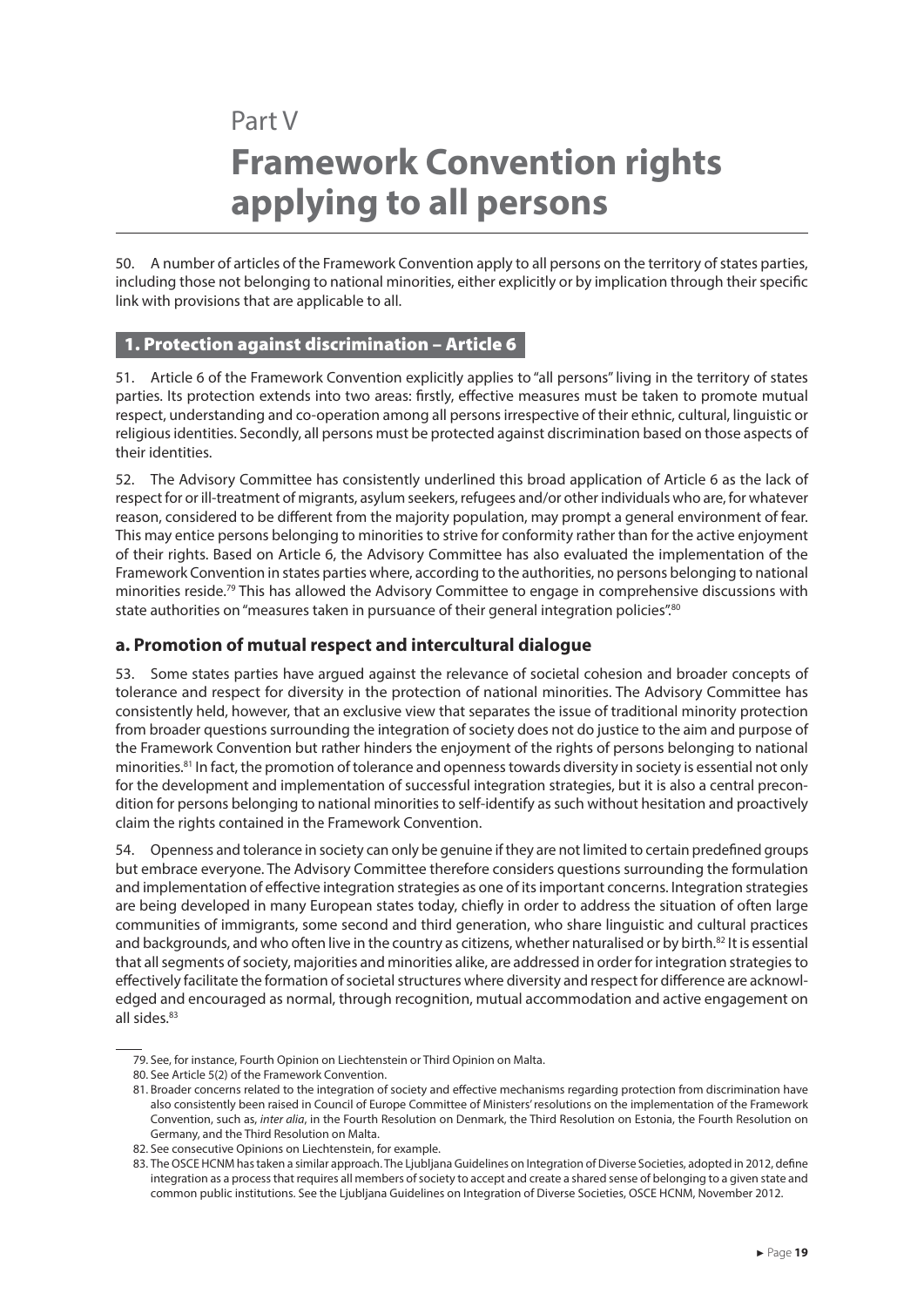#### <span id="page-20-0"></span>**b. Protection from hostility and hate crime**

55. Article 6(2) contains the obligation of states parties to protect all persons against violence and discrimination on ethnic grounds, in other words not only persons belonging to national minorities. Minorities cannot thrive in a society in which diversity is not tolerated or even serves as a pretext for hate crimes and discrimination. This is why it is vital that all states parties strive to apply and achieve the aims of Article 6 of the Framework Convention fully, even those states parties that have explicitly declared that they have only ratified the Framework Convention out of solidarity.

56. The Advisory Committee considers that ethnically based violence must be recognised as an especially nefarious form of violence that concerns and threatens society as a whole, and must thus be resolutely opposed and prevented. In order to address hate crime in a comprehensive manner, criminal codes must contain appropriate provisions that criminalise hate speech, threats and violence based on ethnic grounds as well as public incitement to violence and hatred. In addition, racial motivation must be considered an aggravating circumstance of any offence and law enforcement agents should be appropriately trained to ensure that racially or ethnically motivated attacks and discrimination are identified and recorded, as well as duly investigated and punished through targeted, specialised and prompt action.

57. Fear of discrimination or even violent attack may discourage persons belonging to national minorities from enjoying their right to free self-identification. The downplaying of ethnically based violence as "hooliganism" or the usual wrongdoings of youth can lead to perceptions of tacit approval of such actions by law enforcement agents and thereby dramatically weaken efforts to promote respect and dialogue among different groups. In order to protect individuals from such attacks, it is therefore of equal importance that any such incidents are promptly and unequivocally condemned by senior public figures and community leaders at all levels, and that appropriate messages are communicated to the public through the media and government information channels.

58. The Advisory Committee refers in this context to other bodies with the specific mandate and expertise to address issues related to racial discrimination and protection from hate crime.<sup>84</sup> It notes in particular the role of the European Commission against Racism and Intolerance (ECRI) in assessing the applicability and effectiveness of anti-discrimination tools and mechanisms, whose monitoring work and reports are central for a systematic interpretation of the Framework Convention in an evolving society.<sup>85</sup> It is the goal of the Framework Convention to affirm differences in cohesive and integrated societies. Striving for *de facto* equality in the context of the Framework Convention requires adequate and effective strategies to support different identities, including the effective protection from discrimination that is based on any of these differences. In addition, the right to be effectively protected from discriminatory threats or violence contained in Article 6(2) plays an important role in complementing the enjoyment of a number of rights contained in the Framework Convention, in particular those related to political freedoms, such as the freedom of expression, by obliging states parties effectively to sanction any undue interferences or attempts at its limitation.

#### 2. Education and the media as tools for integration – Articles 6(1) and 12

59. Article 6(1) explicitly refers to education, culture and the media as particular fields of importance to the objective of promoting tolerance and intercultural dialogue. In addition, the special significance of education for the integration of society and for the promotion of respect for diversity is reflected in Article 12 of the Framework Convention. Article 12(1) provides that education and research should foster knowledge of the history, cultures, languages and religions of the minorities and of the majority, thereby clearly addressing society as a whole.<sup>86</sup> In addition, Article 12(2) calls for the development of intercultural exchanges and competencies through the facilitation of "contacts among students and teachers of different communities". Adequate information on the composition of society, including national and other minorities, must form part of the public curriculum and of textbooks and education materials used in all schools throughout the territories of states parties, not only to promote intercultural understanding and respect among all students, but also to raise the prestige and self-awareness of persons belonging to numerically smaller or disadvantaged groups.

<sup>84.</sup> See in particular the UN Committee on the Elimination of Racial Discrimination and the OSCE/ODIHR hate crime reporting initiative.

<sup>85.</sup> See in particular in this context ECRI General Policy Recommendation (GPR) No. 15 on Combating Hate Speech, adopted on 8 December 2015. This GPR builds on the findings and recommendations published by ECRI during its fifth monitoring cycle, providing additional guidance to member states.

<sup>86.</sup> A similar provision is also contained in Article 7(3) of the ECRML, calling on states to promote, by appropriate measures, mutual understanding between all the linguistic groups of the country.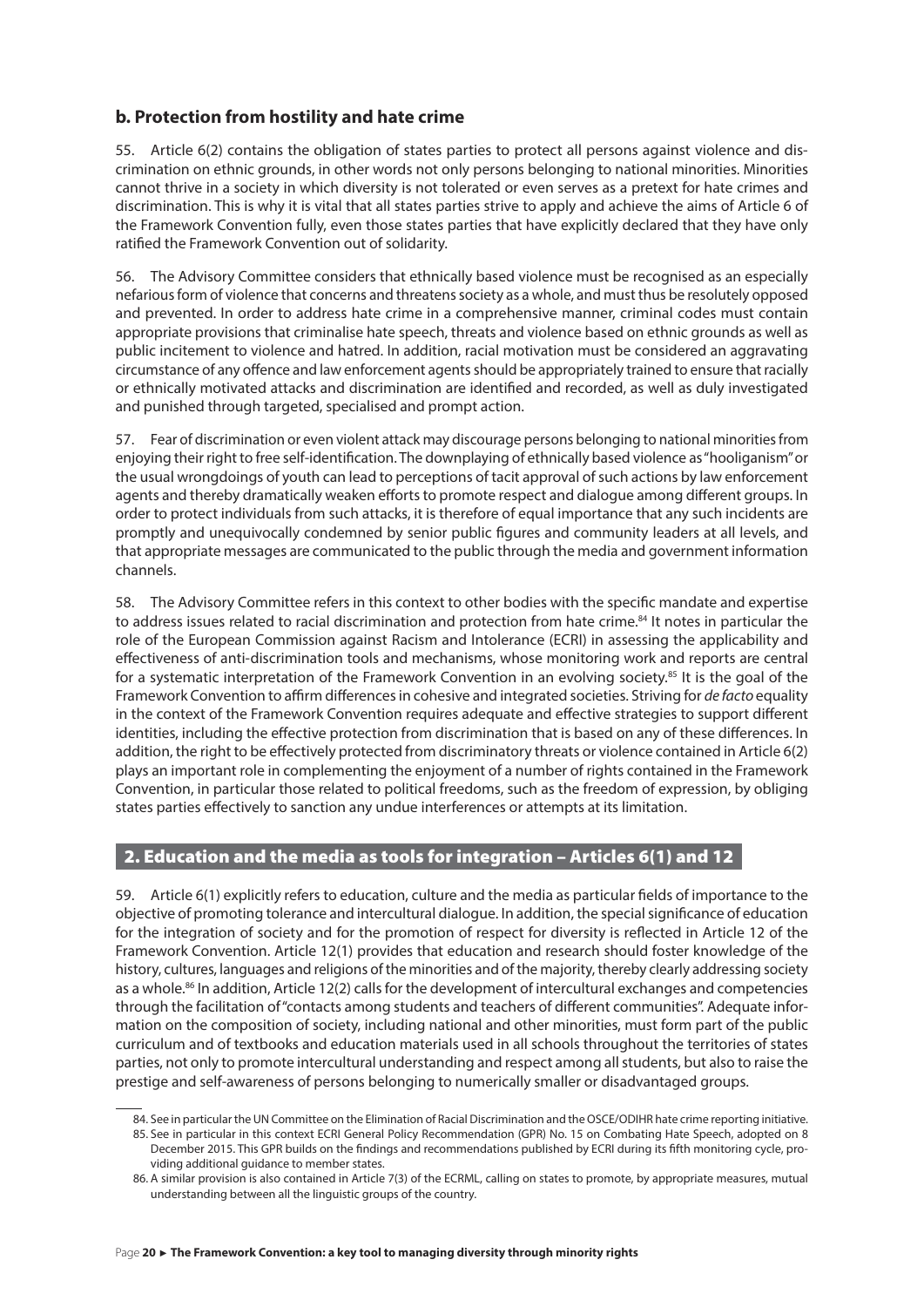60. Education materials featuring content on minorities must further be prepared in close consultation with representatives of the respective groups and must not be limited to stereotyped images. Moreover, adequate professional development opportunities and training must therefore be available to all teachers to prepare them for the handling of linguistically and culturally diverse environments.<sup>87</sup> With respect to the teaching of history throughout states parties, critical thinking and the accommodation of multiple perspectives must be promoted in all efforts.

61. The work of the Advisory Committee is based on the recognition and appreciation of the benefits of intercultural dialogue and multilingualism to promote tolerance and respect for diversity in societies. Language and cultural policies must therefore ensure that all languages and cultures that exist in society are visibly and audibly present in the public domain, so that everybody is aware of the diverse character of society and recognises himself or herself as an integral part of it.

62. The Advisory Committee has therefore consistently encouraged language policies that promote the use of different languages in public places and in the media in order to create respect for lesser-used languages and enhance their visibility and prestige. Overall, inclusive language policies should cater for the needs of everybody based on their different characteristics and needs, including persons belonging to national minorities living outside their traditional areas of settlement, immigrants and "non-citizens".<sup>88</sup> In view of the overarching aim of establishing integrated societies that are respectful of their diversities, the Advisory Committee has also encouraged measures that promote the knowledge and the use of minority languages by persons belonging to majority communities.

63. Article 6(1) of the Framework Convention also underlines the role of the media as a tool for the promotion of intercultural understanding and a sense of solidarity in society. Given the immediate amplification of messages and values, the Advisory Committee has consistently called on states parties to ensure that public broadcasters take their responsibilities seriously and promote respect for diversity and ethical journalism in all their programmes. Efforts in states parties to promote ethical standards among journalists and media professionals, and to promote media literacy in society more generally, must include minority representatives. Furthermore, it is important for the formation of an open and pluralist media environment that issues of concern and interest to minority communities generally are given weight in the broader public media debate and that persons belonging to such minorities are portrayed as integral members of society, be it in the role of journalists, presenters and/or interviewees.

<sup>87.</sup> See, *inter alia,* Third Opinion on Estonia, Second Opinion on Georgia, Third Opinion on Kosovo and Fourth Opinion on the Slovak Republic.

<sup>88.</sup> See Third Thematic Commentary (footnote 4), paragraph 53.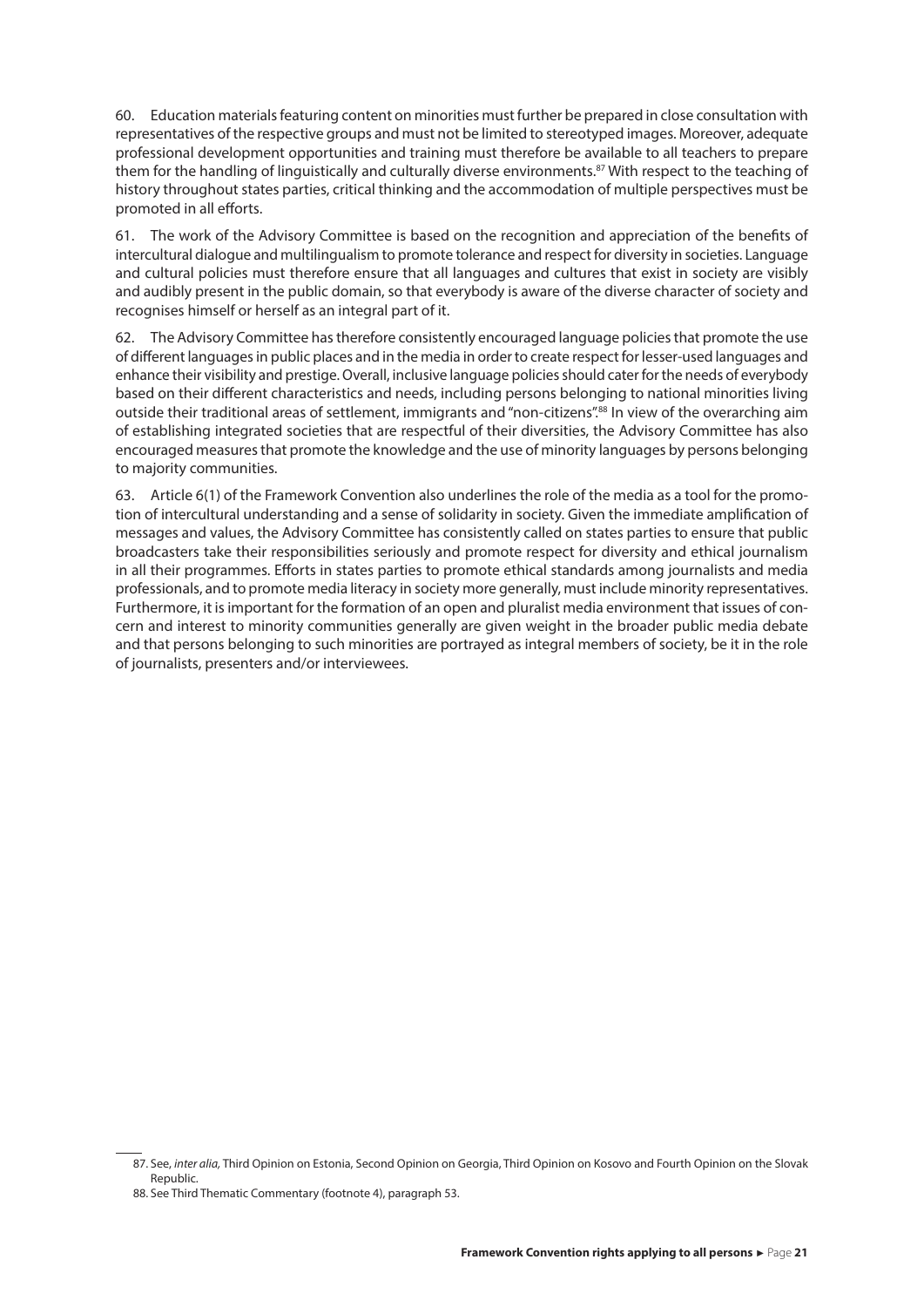## <span id="page-22-0"></span>Part VI **Minority rights with a broad scope of application**

64. The Framework Convention's Explanatory Report refers to minority rights being exercised "in community with others", pointing to the fact that communities are formed around a variety of shared practices and the common exercise of rights. The practices by which persons seek to identify themselves are dynamic and evolving, built on what people have in common rather than on differences. They include transmitted knowledge or shared memories that may not always be actively demonstrated. As such, they may vary in intensity and scope, depending on the circumstances. They may evolve over time and they may also be performed from a distance. Given its task to monitor the effective implementation of rights contained in the Framework Convention, the Advisory Committee has primarily been concerned with access to rights and only secondarily with questions surrounding status. Indeed, it considers formal recognition of national minorities an act of a declaratory rather than a constitutive nature (see paragraph 28). In order to ensure that minority rights are not arbitrarily withheld from persons belonging to national minorities who should be protected under the Framework Convention, the Advisory Committee has consistently employed a broad scope of application with respect to the rights contained in the Framework Convention and has commended states parties which do the same. In particular it considers that the following articles of the Framework Convention, given their nature, have a broad scope of application, also including under their protection therefore persons belonging to national minorities who are not recognised as such by the respective state party.

#### 1. Equality – Article 4

65. All persons belonging to national minorities, irrespective of their status or recognition, must be guaranteed the right to equality before the law and equal protection of the law. This general principle of human rights contained in Article 4(1) has not been contested by states parties. The Advisory Committee has repeatedly emphasised the gender dimension in this context, drawing the attention of states parties to the phenomenon of multiple discrimination, as frequently experienced by women belonging to national minorities.<sup>89</sup> Article 4(2) further calls for special measures to overcome structural disadvantages between the minority and the majority in all spheres. These must be developed and implemented in close consultation with those affected and due account must be taken of the specific conditions of the persons concerned in their design.

66. The Advisory Committee has consistently encouraged states parties to base their equality promotion policy instruments or special measures on comprehensive data related to the situation and access to rights of persons belonging to national minorities, also taking into account the various manifestations of multiple discrimination that may be experienced, including those arising from factors that are unrelated to the national minority background such as age, gender, sexual orientation and lifestyle markers. Moreover, particular attention must be paid to members of the most disadvantaged segments of society, that is those who have been disempowered economically, socially or geographically, due to their size or because of past experiences of conflict. In this context of special and targeted measures for the promotion of effective equality, the Advisory Committee has consistently emphasised the importance of regularly collecting reliable and disaggregated equality data related to the number and situation of persons belonging to national minorities. It has, however, cautioned states parties against the over-reliance on statistics and encouraged the authorities also to avail themselves of independent research, in particular when carried out by persons belonging to national minorities themselves, in order to assess and comprehensively address the particular shortcomings faced by persons belonging to national minorities (see also paragraph 18).

<sup>89.</sup> See, *inter alia*, Third Opinions on Azerbaijan and Finland.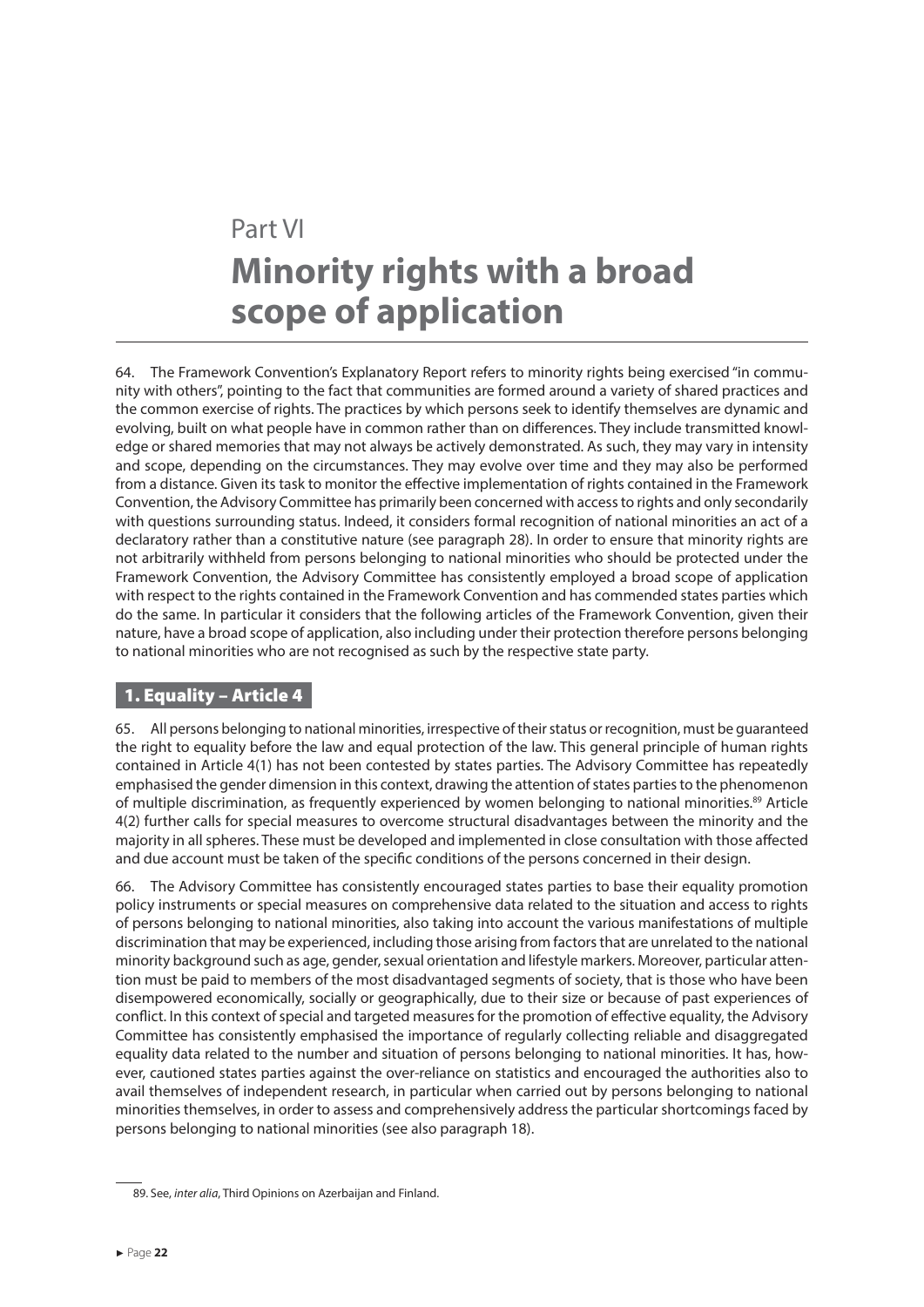#### <span id="page-23-0"></span>2. Culture – Article 5

67. Article 5 of the Framework Convention and the obligation of states parties to promote the conditions for the preservation and development of national minority cultures and identities are best served if the scope of application is interpreted widely. The article's aim is to ensure that persons belonging to national minorities do not assimilate but are enabled to maintain and develop their distinct identities and to actively enjoy minority rights. The Advisory Committee has welcomed the availability of assistance schemes not only to recognised national minorities but also to other groups who would otherwise not be able to maintain their distinct features.<sup>90</sup> All support measures must be tailored to the specific needs and situations of the various groups, to ensure that the cultural differences that are regarded as specific to each group are affirmed and protected. This may often require targeted efforts by the authorities to revitalise essential elements of the minority culture, without which the expression of some aspects of that identity may not be possible.<sup>91</sup> Numerically larger minorities whose cultures are well represented will usually not experience the same reliance on government support as numerically smaller groups or dispersed national minorities which may be struggling to preserve their distinct characteristics and resist assimilation.<sup>92</sup> While it is often the cultural associations that are the recipients of funds, the Advisory Committee considers that all national minority representatives, including those not formally linked with such associations or those representing different views, must be consulted and provided with effective opportunities to obtain funding for the preservation of their identities and cultures.

#### 3. Association and religion – Articles 7 and 8

68. The rights to freedom of assembly, freedom of association, freedom of expression, thought and conscience, as well as the right to hold and manifest a religion or belief, as stipulated in Articles 7 and 8 of the Framework Convention, are based on corresponding articles of the European Convention on Human Rights. The Explanatory Report underlines explicitly that they apply to every person, whether belonging to a national minority or not, but that they are considered of such specific importance to persons belonging to national minorities that they were deemed to merit special attention.<sup>93</sup> The Advisory Committee has therefore interpreted their scope of application in the broadest sense, in line with the case law of the European Court of Human Rights. It has in particular expressed its deep concern when the overall working conditions for non-governmental organisations engaged in the protection of minority rights have been made difficult, as their role in promoting the awareness and understanding of human and minority rights standards in society is crucial and must be supported rather than hindered.<sup>94</sup> The Advisory Committee has further held that any measures taken by the authorities to restrict the freedom of assembly or the freedom of expression, which necessarily includes the freedom to express criticism of the government or diverging opinions, can have a direct, negative impact on the enjoyment of rights contained in the Framework Convention as they are likely to deter persons belonging to national minorities, like other members of society, from exercising their rights and to create an intimidating environment that is not conducive to the implementation of minority rights and human rights generally. In this context, the Advisory Committee has also underlined that persons belonging to national minorities should not be banned from forming political parties in order to formulate and better pursue their interests and rights,<sup>95</sup> or from registering religious organisations in order to manifest their beliefs in community with others.<sup>96</sup>

#### 4. Media – Article 9

69. Article 9 and the media-related rights contained in the Framework Convention have a particular significance for the protection and promotion of minority rights. The availability of print, broadcast and electronic media in minority languages has very specific emblematic value for national minorities, in particular for the numerically smaller ones. Through them, persons belonging to national minorities not only gain access to information, but minority-language media also raise the visibility and prestige of the minority language as an active tool of communication. In particular, these media can play a significant role for persons belonging to national

<sup>90.</sup> See Third Opinions on the Czech Republic and Finland.

<sup>91.</sup> See Third Opinion on Finland, welcoming the specific efforts of the authorities to revitalise the Sami culture through "language nests" and other similar activities.

<sup>92.</sup> See, however, Committee on the Elimination of Racial Discrimination (CERD) General Recommendation No. 32 underlining the distinction between permanent rights (such as those contained in Article 5 of the Framework Convention) and the additional and temporary benefits of special measures as provided for in Article 4(2).

<sup>93.</sup> See paragraphs 51 and 54 of the Explanatory Report.

<sup>94.</sup> See Third Opinions on Azerbaijan and the Russian Federation.

<sup>95.</sup> See Third Opinion on Bulgaria, Second Opinion on Georgia and Third Opinion on the Russian Federation.

<sup>96.</sup> See Third Opinions on Azerbaijan and the Russian Federation.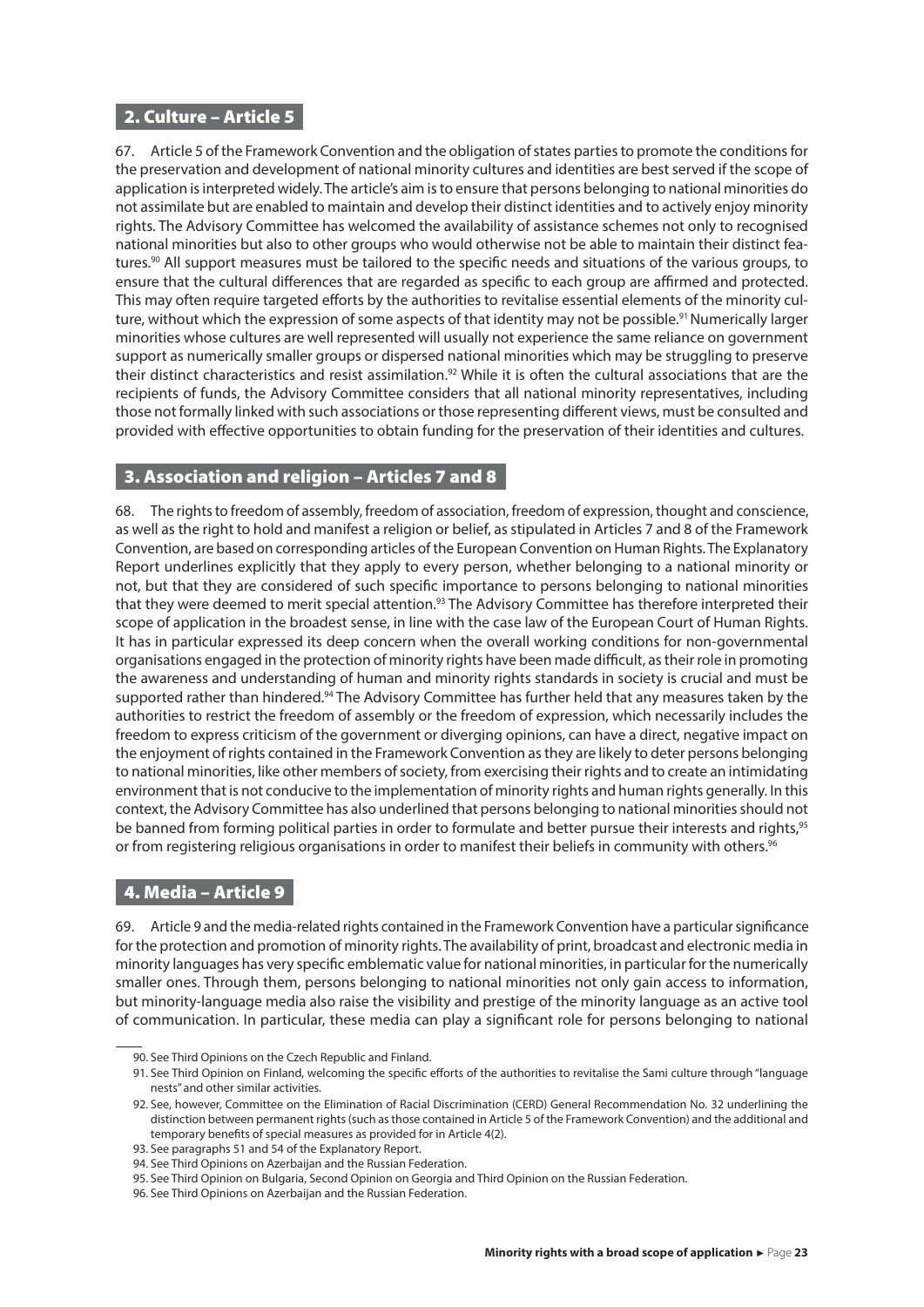<span id="page-24-0"></span>minorities who are dispersed for, among other reasons, increased mobility, as they allow for communication and contact over distances. This, in turn, can encourage persons belonging to national minorities to enjoy their rights more actively. The active participation of members of national minority communities in a pluralist media environment may further require targeted training and awareness-raising activities, including in the use of electronic and social media.<sup>97</sup> In this respect, the Advisory Committee has stressed that the possibility to participate actively in the media and to receive and impart information of interest to persons belonging to national minorities, presupposes access to relevant infrastructure such as high-speed Internet throughout the country, including in remote areas which are often inhabited by national minority communities.

70. The marginalisation of minority identities in the local media, including through the exclusive use of minority languages only for certain programmes, often about folklore, traditional costumes, food and habits, may contribute to the stereotyping of minorities as separate entities and does not promote their respect and prestige in society.<sup>98</sup> In addition, the division of media audiences according to linguistic backgrounds may enhance the formation of separated and mutually exclusive public spheres. Support for media in national minority languages must therefore be accompanied by targeted steps towards the training of journalists and other media professionals to promote their awareness of and sensitivity towards the specific needs and concerns of diverse groups in society. Moreover, it is important to ensure that minority representatives effectively participate in relevant decision-making processes as well as in media supervisory bodies. The more minority representatives take part in shaping their image in the public media, the more the negative effects of "misrecognition" and stereotyping can be reduced.<sup>99</sup>

#### 5. Language – Articles 10(1), 10(3), 11(1) and 11(2)

71. The right to use one's language in public and in private, contained in Article 10(1) of the Framework Convention, the right to use one's personal name in the minority language and to have it officially recognised (Article 11(1)), and the right to put up signs of a private nature in minority languages (Article 11(2)) carry a particular weight for the personal identity, dignity and self-awareness of persons belonging to national minorities.<sup>100</sup> The Advisory Committee considers that, as such, they must be applicable to everyone and any restrictions must be carefully reviewed to ensure that they do not infringe upon the personal dignity and privacy of the individual.<sup>101</sup> States may adopt laws aimed at strengthening and protecting the state language. This legitimate aim, however, must be pursued in a manner that is in line with the rights contained in Articles 10 and 11 and other relevant provisions of the Framework Convention and its general spirit of encouraging tolerance and mutual understanding within society. Laws and other measures that are aimed at promoting the state or official languages must not, in particular, infringe on the private sphere of a person but must be implemented in a way that respects the identities and the linguistic needs present in society.

72. Article 10(3), similarly to Articles 7 and 8, reflects the individual human right of being promptly informed in a known language, if necessary through an interpreter, of the reasons for an arrest and of the nature and cause of any accusation. According to the Explanatory Report, the provision, which is based on guarantees contained in Articles 5 and 6 of the European Convention on Human Rights, does not go beyond those safeguards. Thus, it does not imply a right to legal process and trial in one's minority language and applies to all persons belonging to national minorities.

#### 6. Education – Articles 12(3), 14(1) and 14(3)

73. According to Article 12(3), equal opportunities for access to education at all levels for persons belonging to national minorities must be promoted.<sup>102</sup> Given the particular link to Article 4 and the general principle of equality, the Advisory Committee has consistently encouraged a broad and inclusive approach, referring also to the United Nations Convention on the Rights of the Child. Accordingly, the Advisory Committee has strongly condemned all instances of segregated education and has urged states parties to take all necessary

<sup>97.</sup> See Fourth Opinion on Cyprus.

<sup>98.</sup> See also Second Opinion on Georgia.

<sup>99.</sup> See also Third Opinion on Croatia.

<sup>100.</sup>For a comprehensive analysis and discussion of the Advisory Committee's findings on access to language rights of persons belonging to national minorities, reference is made to its Third Thematic Commentary (footnote 4).

<sup>101.</sup>See also Communication No. 1621/2007 *Leonid Raihman v. Latvia*, made public by decision of the Human Rights Committee UN Doc. CCPR/C/100/D/1621/2007 (2010), finding a violation of Article 17 of the ICCPR with respect to the unilateral change of the author's name by the state party.

<sup>102.</sup>For a comprehensive analysis and discussion of the Advisory Committee's findings on access to education rights of persons belonging to national minorities, reference is made to its First Thematic Commentary (footnote 2).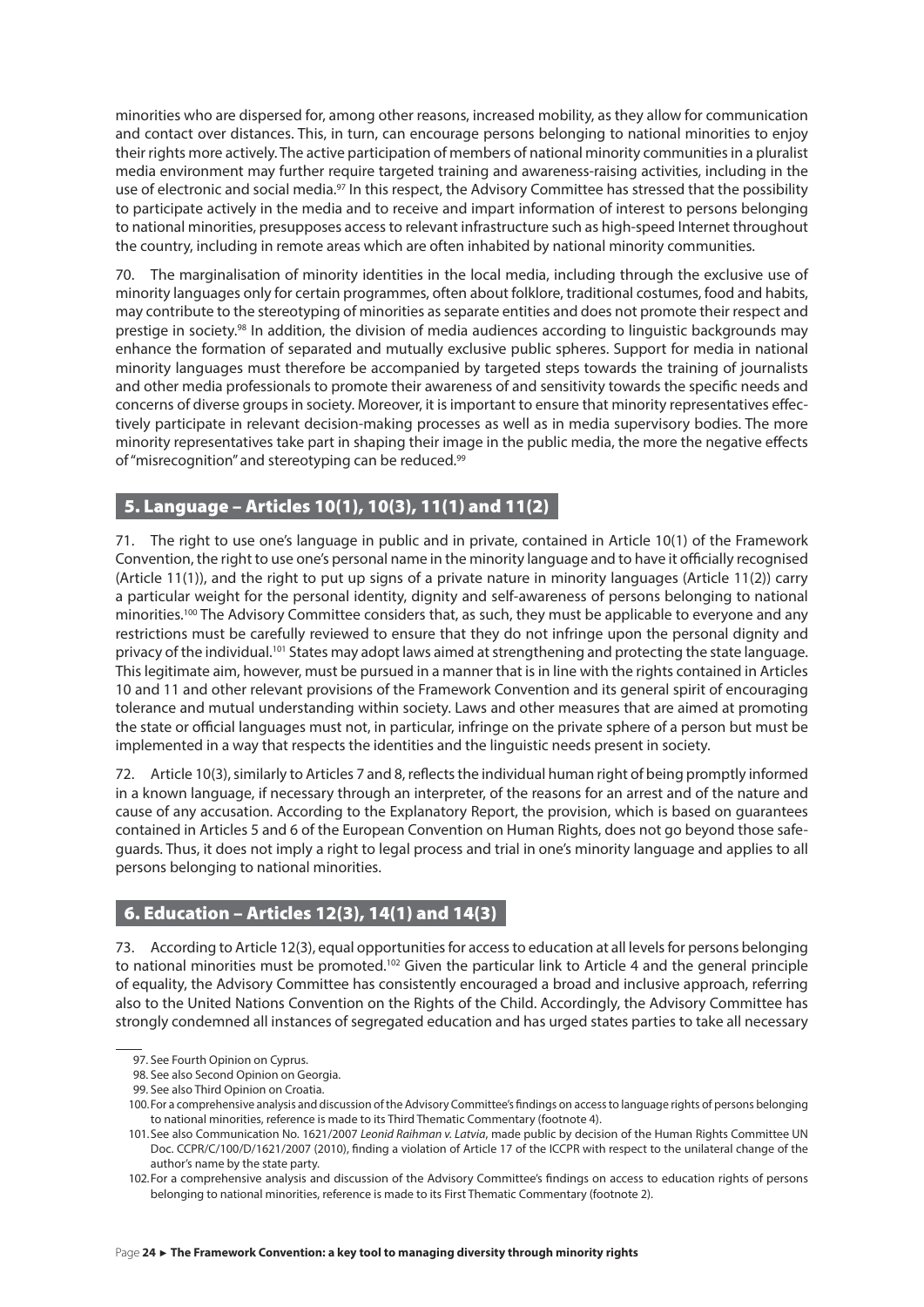<span id="page-25-0"></span>measures to ensure equal access to integrated education for all children.<sup>103</sup> In addition, Article 14(1) makes provision for the right to learn one's minority language, while Article 14(3) stresses the right to learn or be taught in the official language or languages.

74. The Advisory Committee has repeatedly expressed its view that both opportunities to learn a minority language and adequate opportunities to learn the official languages are applicable to all persons belonging to national minorities and must be available in parallel.<sup>104</sup> It has generally pointed to the substantial research that suggests noticeable benefits of first language learning for the learning of other languages, including official languages, and has expressed its general preference for bilingual and multilingual approaches in education that are equipped to accommodate more than one language in integrated classrooms. While consistently acknowledging the importance of language for the integration of a diverse society, the Advisory Committee has reiterated its standpoint that pressure and conditionality are generally inappropriate tools for the promotion of integration, and that the relevant strategies meant to promote skills in the official language must not rely disproportionately on efforts to be made by persons belonging to national minorities.<sup>105</sup>

#### 7. Participation – Article 15

75. Undue exclusions from the right to effective participation in public life can result in significant obstacles to the enjoyment of a variety of minority rights.<sup>106</sup> Public life in this context does not only extend to public affairs and decision making but is equally important with respect to economic and social life.<sup>107</sup> The Advisory Committee has therefore consistently underlined the importance of an inclusive approach to the application of Article 15, as effective participation is often a precondition to gaining access to the rights contained in the Framework Convention. Consultation mechanisms and advisory bodies on issues pertaining to minority rights protection that are intended to enhance, for instance, discussion and dialogue among different groups in society, should be open to all, including groups that are not recognised as national minorities but might have expressed an interest in the protection of the Framework Convention.

76. The availability of effective platforms for the discussion of relevant concerns with such groups may not only promote trust among minority communities, but it may also serve to facilitate open and flexible solutions to issues that prevent access to rights, and may thereby promote societal cohesion and stability. In its discussions of Article 15 of the Framework Convention, the Advisory Committee has also further applied a broad scope of application with respect to the comprehensiveness of the matters on which representatives of national minorities should be consulted. These should not be limited to questions related to the preservation of national minority cultures or the allocation of funding, but should include all issues of broader concern to society, including national minority communities.<sup>108</sup>

77. Due to the centrality of effective participation of national minorities in public life, particular attention must be paid to ensure that the views and concerns within the various minority communities are adequately taken into account. National minority communities, as is the case in any community, are diverse and their members often hold divergent views. This means that the diversity within the minorities, including women and young people, as well as their various needs and concerns, must be effectively represented in all relevant decision making.

78. Controversies may arise between factions among or within minorities and it is the responsibility of the state authorities to seek flexible solutions that can accommodate them, ensuring that they are all enabled to participate effectively. It is therefore essential for governments to have standards and procedures available to put in place suitable arrangements for the promotion of the effective participation of persons belonging to minorities, in consultation with those concerned. In addition, these arrangements must be sufficiently flexible to allow for renegotiations when conditions or priorities change. In a number of states parties, the granting of different forms of self-governance or autonomy (territorial and non-territorial) is used at regional

<sup>103.</sup> See, *inter alia,* Third Opinion on Bulgaria, Third and Fourth Opinions on the Czech Republic and Third and Fourth Opinions on the Slovak Republic.

<sup>104.</sup> Different modules may be applied depending on the size of the group wishing to learn the minority language.

<sup>105.</sup> See, for instance, Second Opinion on Latvia and Fourth Opinion on Liechtenstein.

<sup>106.</sup> For a comprehensive analysis and discussion of the Advisory Committee's findings on the effective participation of persons belonging to national minorities in cultural, social and economic life and in public affairs, as contained in Article 15, reference is made to its Second Thematic Commentary (footnote 3).

<sup>107.</sup> The term 'economic and social life' covers a wide range of issues, from access to adequate housing, health care and social protection (social insurance and social benefits), to social welfare services and access to the public and private labour market, as well as access to business and other self-employment opportunities, which are closely linked to property rights and privatisation processes. See Second Thematic Commentary (footnote 3), paragraphs 23ff.

<sup>108.</sup> See Third Opinion on Estonia and on "the former Yugoslav Republic of Macedonia".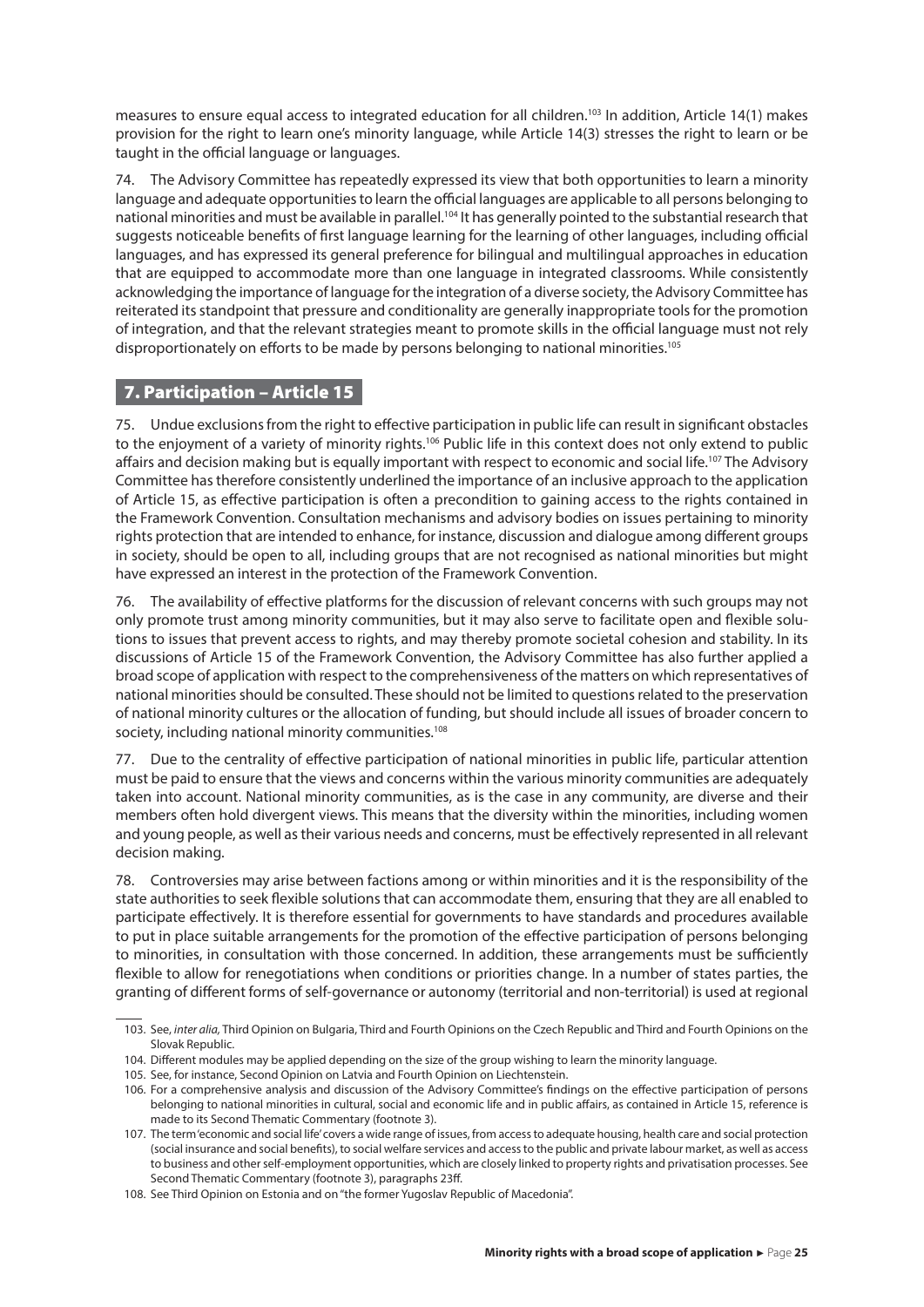level, to varying degrees, in order to protect further and more thoroughly and to promote the rights of persons belonging to national minorities. These instruments are fully in line with the international law principle of territorial integrity and can be a useful tool to promote the enjoyment of minority rights, particularly with respect to the preservation and development of minority identities and cultures.<sup>109</sup>

<sup>109.</sup> See also OSCE HCNM Lund Recommendations on the Effective Participation of National Minorities in Public Life & Explanatory Note, September 1999.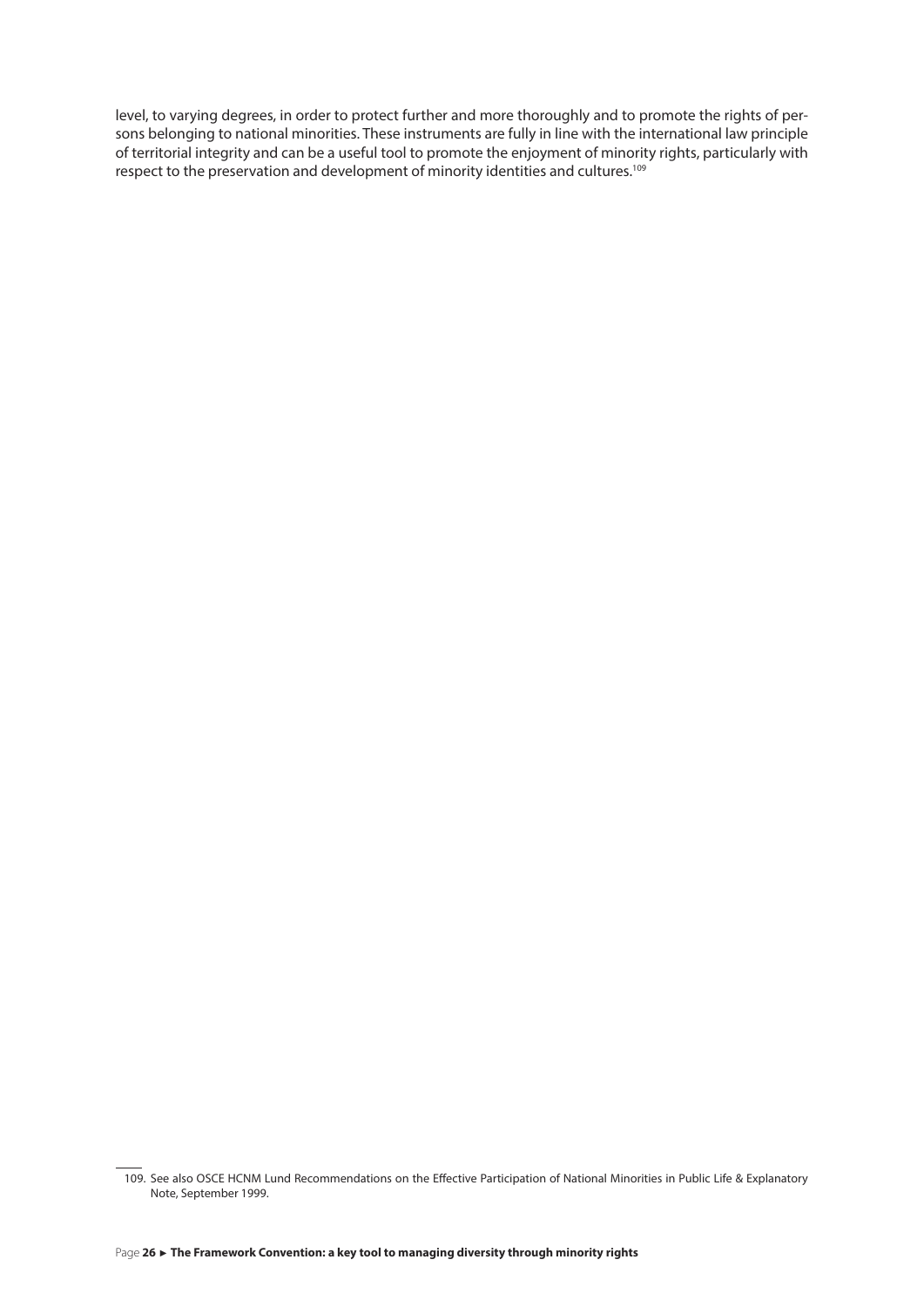## <span id="page-27-0"></span>Part VII **Minority rights with a specific scope of application**

79. Given the particular financial and administrative commitment required in order to give effect to some language rights contained in the Framework Convention, states parties may establish special conditions for their enjoyment.<sup>110</sup> The right to use a minority language in relations with local administrative authorities (Article 10(2)), the right to have topographical indications and signposts also displayed in the minority language (Article 11(3)), and the right to learn minority languages or receive instruction in minority languages (Article 14(2)) therefore have a specific scope of application, in that their availability may be limited to certain areas where persons belonging to national minorities reside traditionally (see also paragraph 31) and/or in substantial numbers (see also paragraph 34). In accordance with the express wording of the Framework Convention, the right to use a minority language with local authorities must be guaranteed either in areas where national minorities are settled in substantial numbers or in areas that are traditionally inhabited by national minorities; one of the two alternatives suffices. However, an accumulation of these two criteria, namely traditional settlement and substantial numbers, may be required for the implementation of the right to display topographical signposts in minority languages. Overall, the Advisory Committee has repeatedly encouraged states parties also to promote the enjoyment of the rights contained in Articles 10(2), 11(3) and 14(2) in situations where the conditions are not formally met but where implementation would serve to promote an open society, where multilingualism is encouraged as a reflection of diversity.<sup>111</sup>

80. Given the particular significance of language for the expression and preservation of minority identity, as well as for promoting access to rights and social interaction,<sup>112</sup> the Advisory Committee has consistently recommended a flexible and context-specific approach with respect to these conditions and in particular with respect to numerical thresholds. It has purposefully refrained from proposing an acceptable threshold for the applicability of minority rights because it considers that the specific context, history and conditions in the state party must be considered on a case-by-case basis and in consultation with the concerned minority representatives.

81. It is important to underline that any threshold must be applied in a flexible manner so that situations are avoided where a negligible decrease in the minority population or the decision of some persons belonging to national minorities no longer to avail themselves of a specific right, alter the accessibility of the right because a predetermined threshold is no longer met. States parties are explicitly obliged to refrain from any measures, including territorial reforms, which alter the proportions of the population in areas inhabited by persons belonging to national minorities and aim to restrict access to minority rights.<sup>113</sup> It is therefore essential that the specific impact on national minorities and the use of minority languages is taken into account in close consultation with national minority representatives when reviewing administrative borders, as the creation of larger self-government units may indeed result in certain thresholds no longer being met.

82. In the view of the Advisory Committee, increased population mobility in all states requires a careful and flexible approach with respect to numerical or territorial delimitations to the enjoyment of minority rights. This is particularly the case with respect to persons belonging to numerically smaller minorities for whom the use of their minority language in official communications may have a distinct emblematic value. Overall, the Advisory Committee has consistently held that numerical thresholds should be considered indicative and should be flexibly used,<sup>114</sup> as regular consultations with the national minority representatives concerned are more apt to promote the enjoyment of minority rights than fixed thresholds. Attention must further be paid to ensure that multiple affiliations are not used as a pretext to lower the numerical size of national minorities. Any self-identification as a person belonging to a national minority must be recorded and processed as such, also when part of a multiple affiliation (see also paragraph 16).

113. See Article 16 of the Framework Convention.

<sup>110.</sup> See also Explanatory Report, paragraph 64.

<sup>111.</sup> See, *inter alia,* Third Opinion on Finland, Second Opinion on Latvia and Third Opinion on Lithuania.

<sup>112.</sup> See also Third Thematic Commentary (footnote 4).

<sup>114.</sup> Flexibility in this context may mean, for instance, that it is decided on a case-by-case basis whether the number of learners is sufficient to open a class in the specific context and what the modalities of teaching may entail. See Third Opinion on Finland.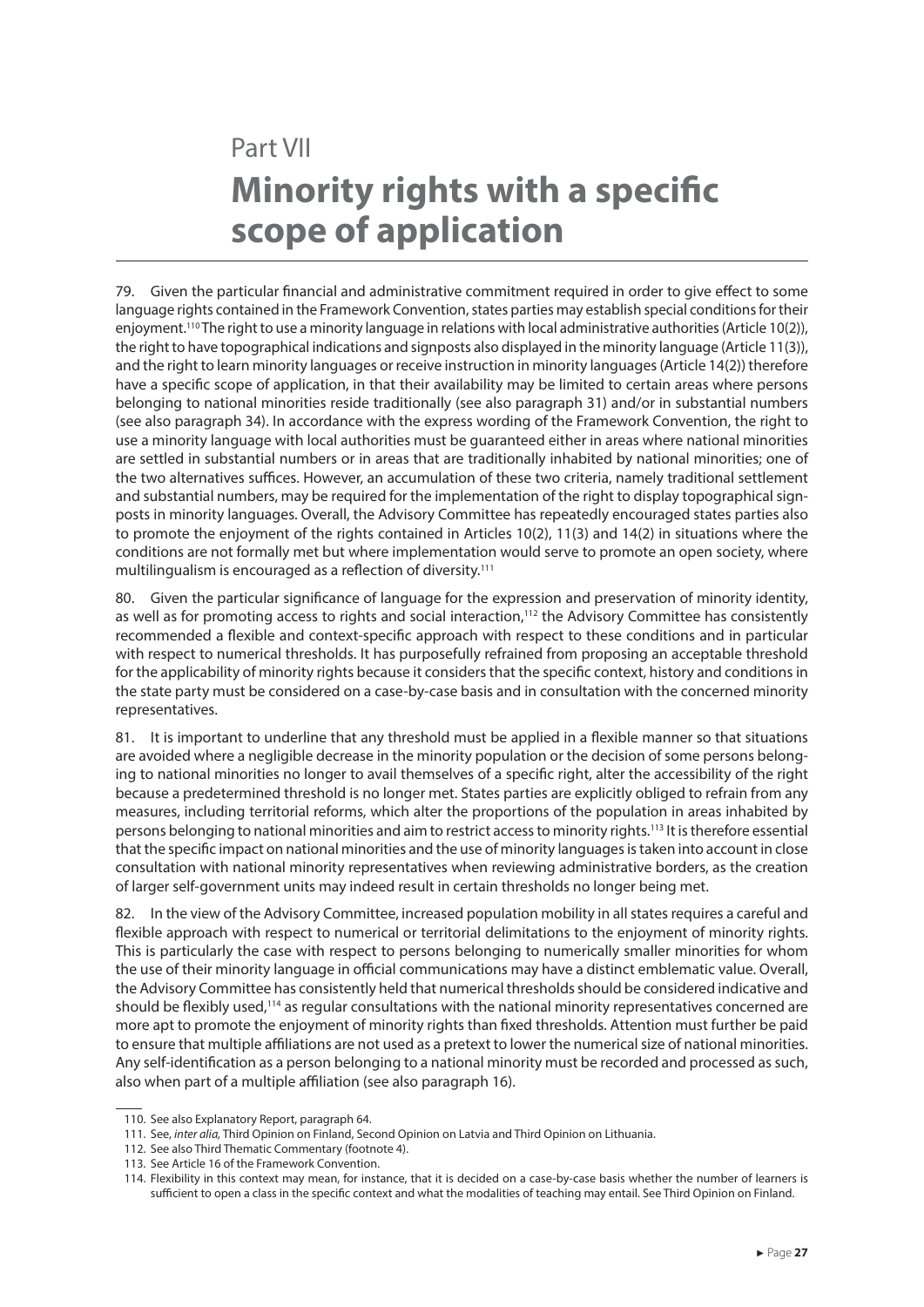83. The right to learn the minority language or receive instruction in it (Article 14(2)) may also be made available only in certain areas where persons belonging to national minorities reside traditionally orin substantial numbers. In addition, this right also presupposes demand for such education. It is essential therefore to ensure that parents are adequately made aware of the possibility contained in Article 14(2) to have instruction in the minority language, as well as of the benefits attached to first language education for the learning of other languages. State obligations to ensure opportunities for minority-language education contained in Article 14(2) are further limited to "as far as possible", which again indicates that the resources of the state party must be taken into account.<sup>115</sup> Yet, the Advisory Committee has encouraged states parties also to extend the ability to access education in and of minority languages to persons belonging to national minorities who live in capitals or other urban centres, including through making contemporary and online learning tools available as such provision does not always have to be cost-intensive.<sup>116</sup>

<sup>115.</sup> See Explanatory Report, paragraph 75.

<sup>116.</sup> See Second and Third Opinions on Austria and Second and Third Opinions on Finland.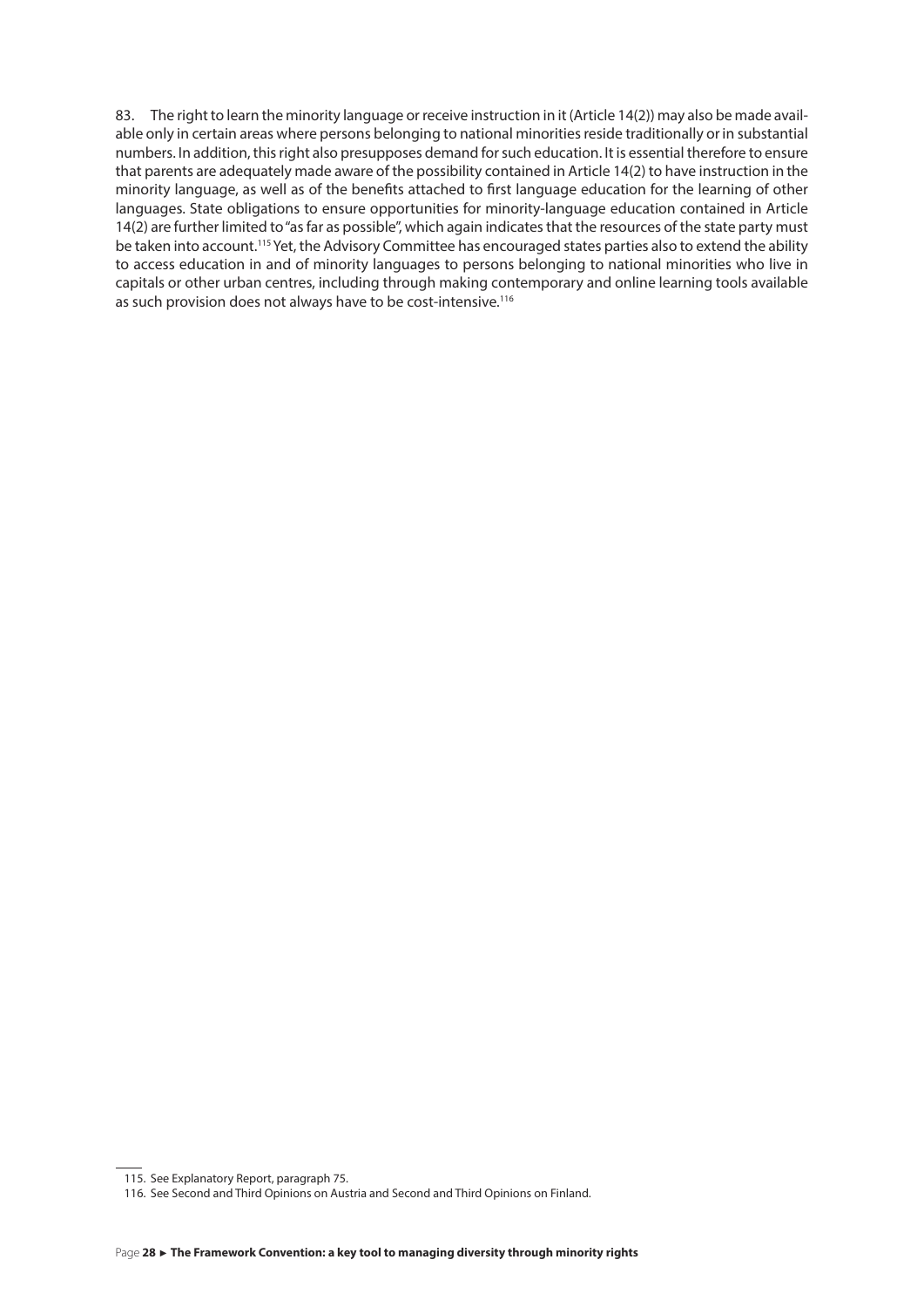## <span id="page-29-0"></span>Part VIII **Conclusions**

84. The common understanding of the protection of national minorities and what it entails has changed over the two decades since the adoption of the Framework Convention in 1995. At that time the concept of minority rights was mainly associated with the preservation of minority identities and with their protection from assimilation during partially violent state-formation and nation-building processes. Since then, the increased global and regional mobility of populations has transformed the demographic profile of European societies, and attention has shifted to the challenge of forming integrated and inclusive societies where diversity is acknowledged and welcomed as their integral feature. The present-day European context is further marked by migratory movements of an unprecedented scale which, coupled with the effects of recurrent economic crises and with growing security concerns, are destabilising societies and altering the manner in which minority rights are perceived in society and by policy makers.<sup>117</sup>

85. The Framework Convention was deliberately designed as a living instrument that is neither constrained by static definitions, nor by the question of who should be considered as a national minority or who should not. Rather, its interpretation must evolve and be adjusted to the prevailing societal context to ensure effective implementation. Adopted as a result of the courage and commitment shown by state leaders in the 1990s to prevent further interethnic violence through the promotion of individual rights and in the spirit of dialogue and solidarity, it is based on the understanding that minority identities are not exclusive. Persons belonging to national minorities must be allowed both to preserve their identities and to participate effectively in public life as an integral part of society. The Framework Convention therefore lays out a catalogue of rights that are of particular importance in order to maintain and encourage diversity while also promoting integration and social interaction.

86. While in some cases increasing diversity is embraced and conceived as a resource for societal development, in other cases there are references to the dangers of diversity and the threat to an asserted cultural homogeneity of the nation state. The latter perspectives disregard the fact that linguistic, ethnic and cultural diversity has been an integral part and an asset of European society over centuries. Moreover, they lay the foundations for two increasing trends that are of deep concern to the Advisory Committee. Firstly, hate speech and racist, xenophobic and extremist discourse, which is on the rise throughout Europe, often directed at anybody who is perceived as "different", including persons belonging to national minorities. Secondly, a deepening polarisation along ethnic and linguistic, and at times religious lines, which has in some countries been cemented in parallel education systems that deepen divisions over generations.

87. The Framework Convention was designed as a tool for states to manage diversity in a way that carefully balances broader societal concerns, such as cohesion and democratic stability, with the protection of individual rights. As such, it is of particular relevance today when courage and commitment are again needed to meet the contemporary societal challenges, such as intensifying polarisation, the continued exclusion of some minorities, and the resultant threat of radicalisation in many European countries. Europe today must again meet urgent societal challenges that undermine stability, democratic security and peace. Courage and commitment are again needed to overcome the existing divisions through the enhancement of the principles on which the Council of Europe was founded, including the effective protection of minority rights. The Framework Convention is a powerful tool to assist states to address these challenges and create stable and sustainable societies where difference is expressed and affirmed, where equal access to rights and resources is facilitated despite difference, and where social interaction and constant dialogue is promoted and encouraged across difference.

<sup>117.</sup> See also the Tenth Activity Report of the Advisory Committee, covering the period from 1 June 2014 to 31 May 2016.